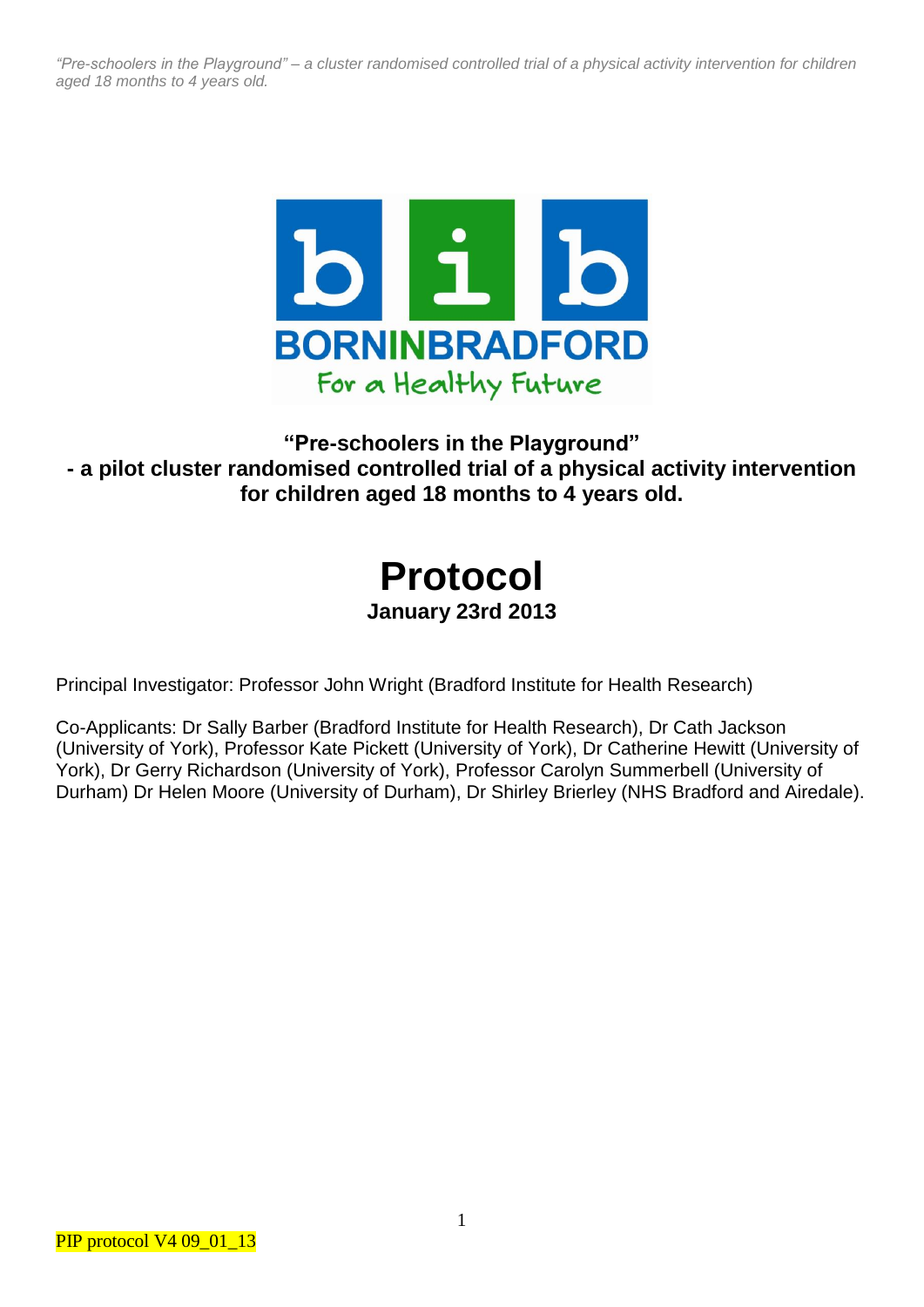# **Table of Contents**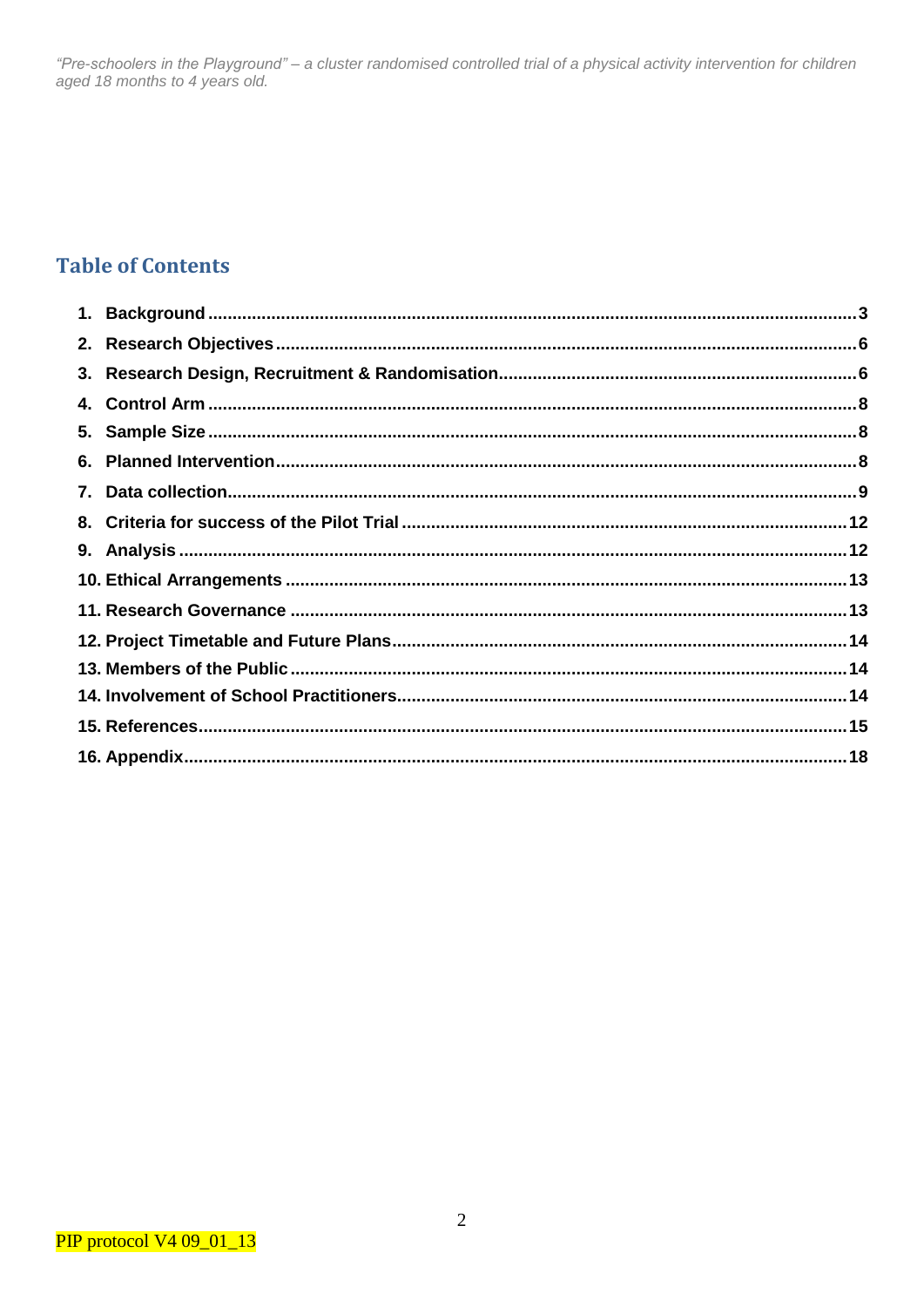# **1. Background**

# *1.1 Physical activity and the pre-school years*

The pre-school years are considered a critical period for establishing healthy lifestyle behaviours such as physical activity (PA). <sup>1</sup> The benefits of engaging in regular PA in the pre-school years are many, with one of the most significant being the promotion of healthy weight during childhood.<sup>2</sup> In pre-school children the prevalence of overweight and obesity has doubled in recent decades <sup>3</sup> and in the mid 2000's over a third of pre-school children in the UK and US were overweight and obese.<sup>4</sup> Despite the widespread belief that the prevalence of childhood obesity is still escalating, contemporary high quality studies suggest a slowing in the rate of rise in some countries including the UK. <sup>5</sup> Whilst this appears promising, levels still remain high and are heterogeneous within countries. For example, in England childhood obesity is higher in urban areas, in children from deprived backgrounds and in certain ethnic minority groups including Black and Asian populations. <sup>6</sup> Although the cause of obesity has not been fully identified it is probable that reduced PA and increased sedentary behaviour are important contributing factors. <sup>7,8</sup> Lower time spent in MVPA during the early years has been shown to be associated with higher fat mass (+0.75 kg for girls and +0.61 kg for boys in the lowest compared to highest quartile).<sup>2</sup> Additionally reduced MVPA at age 5 increases fat mass at age 8 and 11 years old; for every 10 minutes/day of MVPA at age 5, fat mass has been reported to decrease by 0.2kg at age 8 and 11 years.  $^2$  Furthermore, levels of MVPA have been inversely associated with measures of central adiposity in children aged 3-8 years old. <sup>9</sup>

Observational and experimental studies have shown that regular PA has other important health and social implications for pre-school children. Physical activity is valuable for developing motor skills, enhancing bone and muscle development and for learning social skills.<sup>10</sup> Furthermore, regular PA in this age group may also have beneficial effects upon cardiovascular disease risk factors including more favourable blood pressure and blood lipids.<sup>11,12</sup> Levels of PA in childhood track into adulthood, <sup>13,14</sup> thus establishing habitual PA early life may be key to the remaining active throughout the lifespan. The benefits of PA in adulthood are numerous, well established and include; reduced risk of cardiovascular disease, diabetes, some cancers, and depression and improved bone health and well-being. <sup>15,16</sup>

Despite the well-known and multiple health benefits associated with PA throughout the lifespan, there are high levels of inactivity in the UK across all age groups. A study in England measured PA objectively using accelerometry and reported only 6% of men and 4% of women meet the government recommendations for PA.<sup>17</sup> Proxy-reports of pre-school children's PA also show low levels of engagement in this age group.<sup>18</sup> UK children aged 3-4 years old children spend on average 120-150 minutes per day in PA, <sup>19</sup> 30-60 minutes less than the recommendations<sup>15</sup>. Indeed, the true position is likely to be worse as proxy reports often over-estimate<sup>18</sup>. Recent studies in the UK using accelerometers to measure PA and sedentary behaviour in preschool children (aged 3-5 years) have shown that they spend high amounts of time sedentary (77-88% of the monitoring period) and very low amounts of time in moderate to vigorous intensity PA (only 2-5% of the monitoring period). $^{20,21}$ 

# *1.2 UK physical activity policy for pre-school children*

The importance of engaging pre-school children in daily PA was brought to the forefront in July 2011 with the publication of UKs' first PA guidelines for the under 5's in the Chief Medical Officer's (CMO) report "start active, stay active". <sup>15</sup> The report recommends 180 minutes of PA (light, moderate and vigorous intensity) each day, and states that the amount of PA is more important than the intensity. Physical activity should be spread throughout the day and include active play (activities that involve movements of all the major muscle groups), and the development of locomotor, stability and object-control skills.

These guidelines are an important step in reversing the trend for low PA levels among pre-school children; however, guidelines themselves do not change behaviour. The CMO report states that a "concerted and committed action to create environments and conditions that make it easier for people to be more active" is needed.<sup>15</sup> The guidelines highlight the need for activities to promote movement in the early years and, recognise that local communities can have a strong influence on people's behaviour. The report suggests investment in community level programmes in settings such as school playgrounds.

# *1.3. Components of successful interventions.*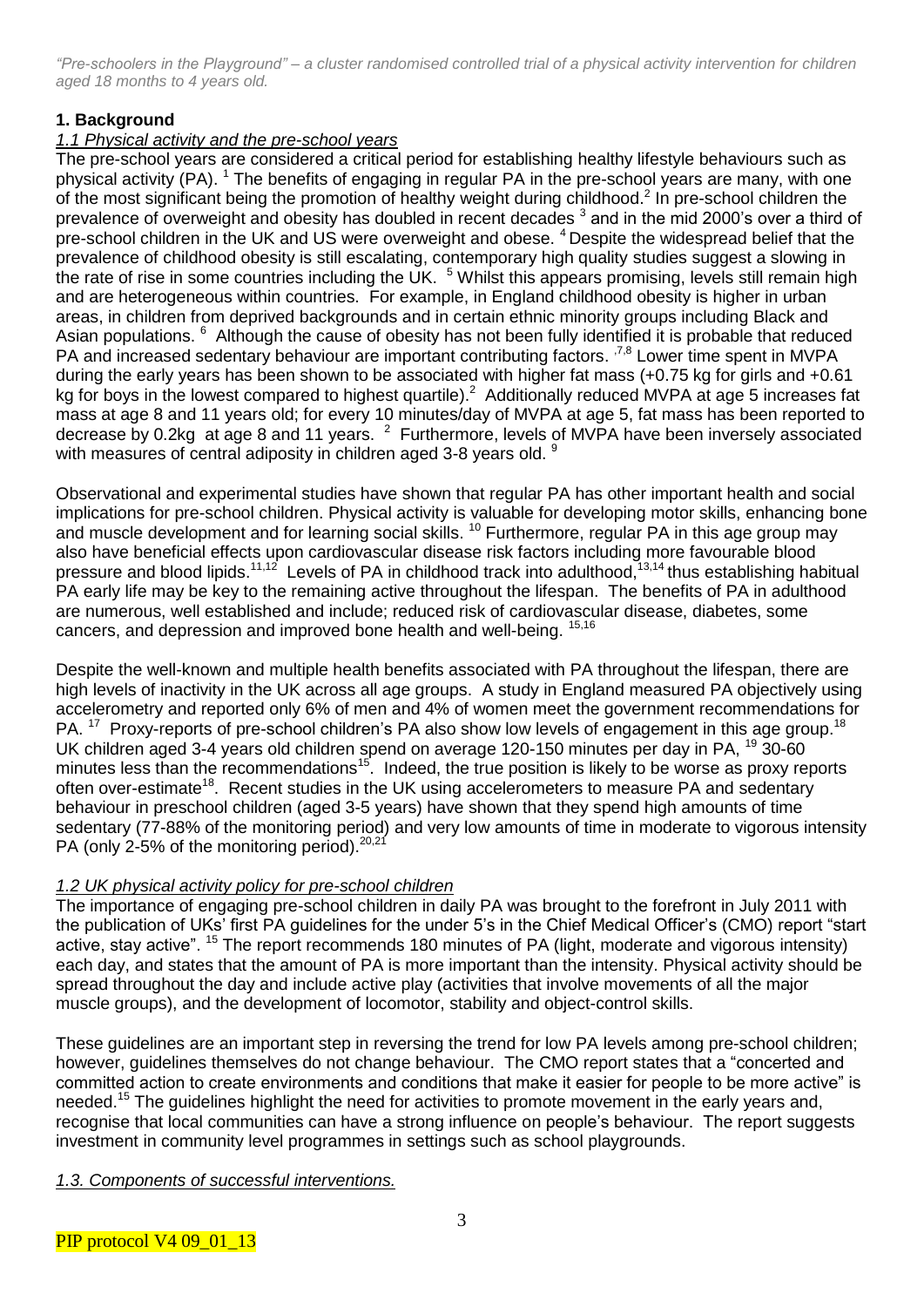# *A) Theoretical underpinning*

The utility of basing health promotion interventions upon sound theoretical frameworks is well expounded.<sup>22</sup> A systematic review <sup>23</sup> conducted by co-applicants on the current proposal reports that the predominant behaviour change theory used in successful childhood obesity prevention interventions is Bandura's Social Cognitive Theory (SCT).<sup>24,25</sup> This theory describes behaviour change as an interaction between *personal*, *behavioural* and *environmental* factors. Skills, self-efficacy, and outcome expectancies are the primary *personal* concepts within SCT for understanding behaviour change. Modelling, rewarding/reinforcement (from parents, carers) are the *behavioural* variables, and availability (e.g. provision of space for PA) is the primary *environmental* variable within SCT for understanding behaviour change. The review also reported that providing information on behaviour-health links appeared to be an important component in childhood obesity prevention/PA interventions.

# *B) An outdoor setting*

Observational studies have shown that time outdoors correlate with PA levels in school-aged children.<sup>26,27</sup> Time outdoors has also been associated with higher objectively measured PA <sup>,28,29</sup> and with lower prevalence of overweight.<sup>28</sup> One daily routine of parents with school aged children is the "school run" which occurs on every week day, 39 weeks a year regardless of weather. Capitalising on this to provide an outdoor space (school playground) for pre-school children to play safely and with supervision, may be an effective PA intervention. Indeed, in school aged children, playground interventions have increased PA.<sup>21,31</sup> Greater provision of equipment 30,31 and greater play space per child <sup>29</sup> has increased levels of moderatevigorous PA in school aged children. Interventions in pre-school playgrounds supervised by pre-school teachers however have had mixed success. Adding portable play equipment in a US pre-school playground increased physical activity levels in 3-to-5 year olds<sup>32</sup>. In contrast, in Belgium, no change in PA levels of 4 and 5 year olds was reported after providing playground markings, or play equipment or both in the pre-school playground. <sup>33</sup> The authors concluded that creating an activity friendly environment may not be sufficient to promote PA in pre-schoolers and regular infusions of different equipment with more guidance and encouragement from adults to play in an active way is needed. Currently there is no evidence regarding pre-school playground interventions from the UK.

# *C) Parental involvement*

The idea that adult encouragement is required to increase active play is further supported by findings from a systematic review of pre-school obesity prevention interventions.<sup>34</sup> Twelve interventions conducted in a variety of settings (pre-school/childcare, home, group, primary care and mixed settings) included a PA component. Home-based interventions appeared to be the most successful at increasing PA despite the small sample sizes of studies and poor adherence to the interventions. This is perhaps due to parental involvement in the interventions, which has been suggested to be vital for facilitating behaviour change during the early years.<sup>23</sup>

# *1.4 Risks and benefits of a physical activity intervention*

Regular PA can impact upon a plethora of health outcomes (described in section 1.1); however, an unintended consequence of PA is risk of injury. A high percentage of childhood injuries occur during PA.<sup>36,</sup> <sup>36</sup> The risk of injury resulting from PA has not been quantified in younger pre-school children, however in a study of children aged 4-12 years fewer than two injuries requiring professional medical treatment occurred for every 10 000 hours of exposure to PA.<sup>37</sup> Thus the overall harm of PA can be considered quite low compared to the multiple benefits to be gained. $37$  A further risk of a PA intervention in a school playground is to the schools. There is a potential risk of liability for injuries sustained by children when using the playground belonging to the school. This risk has been studied through an examination of legal rules <sup>38</sup>; it was reported that although schools can be subject to liability in certain cases arising out of recreational use of their facilities, there are important government defences. It was concluded that the liability risks are unlikely to justify the denial of recreation access to school playgrounds to children who are at risk of obesity. 38

# *1.5 Health Inequalities*

Physical activity is lower in low-income households and in minority ethnic groups. <sup>6</sup> The high levels of deprivation and multi-ethnic nature of Bradford's population make it an ideal setting for this public health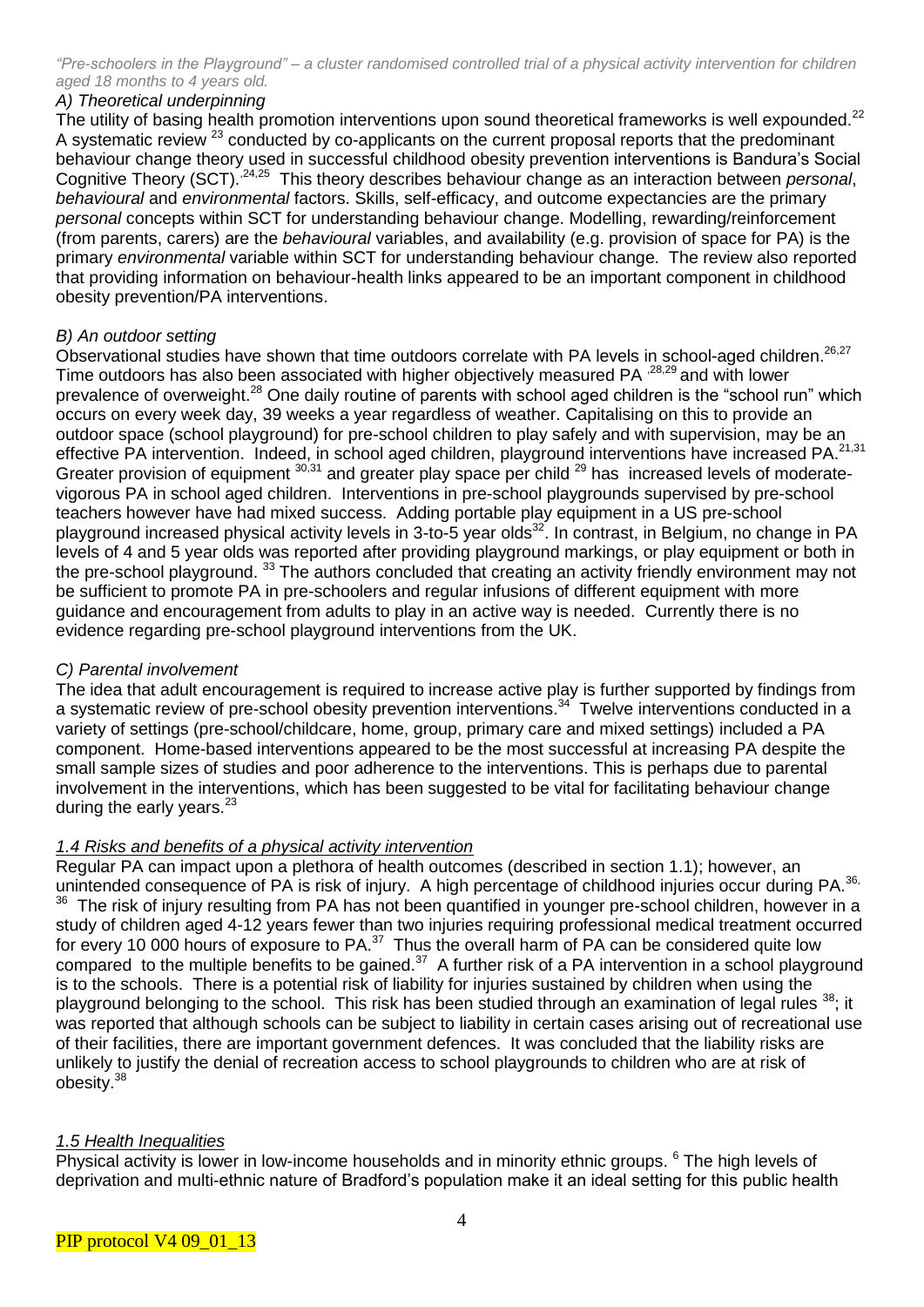research. Bradford is the  $6<sup>th</sup>$  largest metropolitan borough in England with a population of  $\sim$  500,000 and includes some of the most deprived areas in the UK. The national child measurement programme for 2010- 11 reports that 22% of children in reception and 35% percent in Year 6 in Bradford are overweight or obese. <sup>6</sup> Additionally, the city has very low levels of participation in school sport. <sup>39</sup>

Half of all of babies born in Bradford are of South Asian origin <sup>40</sup> and 60% of these are born into the poorest 20% of the population of England and Wales based on the index of multiple deprivation (IMD).<sup>3</sup> Furthermore, South Asian adults<sup>41</sup> and children <sup>42</sup> have substantially lower levels of PA than White Europeans. These low levels of PA may contribute to the increased risk of coronary heart disease and diabetes seen in South Asians living in the UK.<sup>41</sup>

Social deprivation places children at risk for both short- and long-term deficits in health, relationships, social integration and economic success. Early childhood problems often translate into lifelong inequalities in health and wellbeing, and the pre-school period is seen as a key period for intervention. The Marmot Review of health inequalities <sup>43</sup> concluded that 'giving every child the best start in life' was their 'highest priority recommendation'. Research on physical inactivity and overweight in early childhood in relation to later obesity and sedentary lifestyles has been extensive, and recent decades have seen the development of a large number of interventions that aim to improve child PA, reviewed above. Whilst some interventions have been shown to be effective, there is still a need for randomised controlled trials of interventions for pre-school children with a strong theoretical base, clear model of change, that target known barriers to participation and engagement. Interventions aimed at reducing health inequalities can inadvertently exacerbate disparities, when they are differentially effective for those from different socioeconomic positions. Physical activity interventions for young children most critically need to be effective in reaching, engaging and retaining those families most in need of increasing their PA levels. Successful early interventions have a high potential return in terms of health, social and economic benefits for children throughout their lives.

#### *1.6 Preparatory work for the PiP intervention*

We have conducted preliminary research to assess barriers and facilitators for regular engagement in PA for White and Pakistani toddlers living in Bradford. Six focus groups with a total of 17 White and Pakistani mothers and caregivers (English and Urdu speaking) explored typical PA in toddlers and their barriers to and facilitators for PA .<sup>44</sup> Mothers reported that their children were innately active and enjoyed playing outside. Lack of time was a major barrier to PA. Mothers' minimised the amount of 'journeys' they took and were put off organised activity sessions finding it inconvenient to leave the house with young children. Other barriers to outdoor physical activity included feeling that their neighbourhood was an unsafe place to play outdoors and needing help from another adult to take the children to the park. Additionally the season, weather, and having to take public transport to parks were also identified as barriers. Some key facilitators for PA were having someone to help during activities and having activities available locally. There was little variation in barriers and facilitators between ethnicities.

The "preschoolers in the playground; PiP" intervention is described in section 6; we have consulted widely with schools and the Bradford local authority about the acceptability of PiP and all have been very supportive of the proposed intervention and study. We have chosen to trial PiP in Bradford due to the aforementioned health inequalities within the city. Additionally, the introduction of the Born in Bradford (BiB) cohort study in 2007 (www.borninbradford.nhs.uk) has geared the city up to be involved in research studies. We feel that hosting the intervention in Bradford will enhance the uptake of the study since the BiB study is widely known and well accepted across the city. We do not think however, that the link with BiB will affect the intervention participation rates. Participants have not been involved in other intervention trials within BiB. Thus if the pilot trial proves successful and a subsequent full RCT is also successful, we feel that it could be implemented across the country with similar participation rates.

The genesis of PiP came from:

- Existing literature described in this background section
- Preliminary qualitative data collected from focus groups described above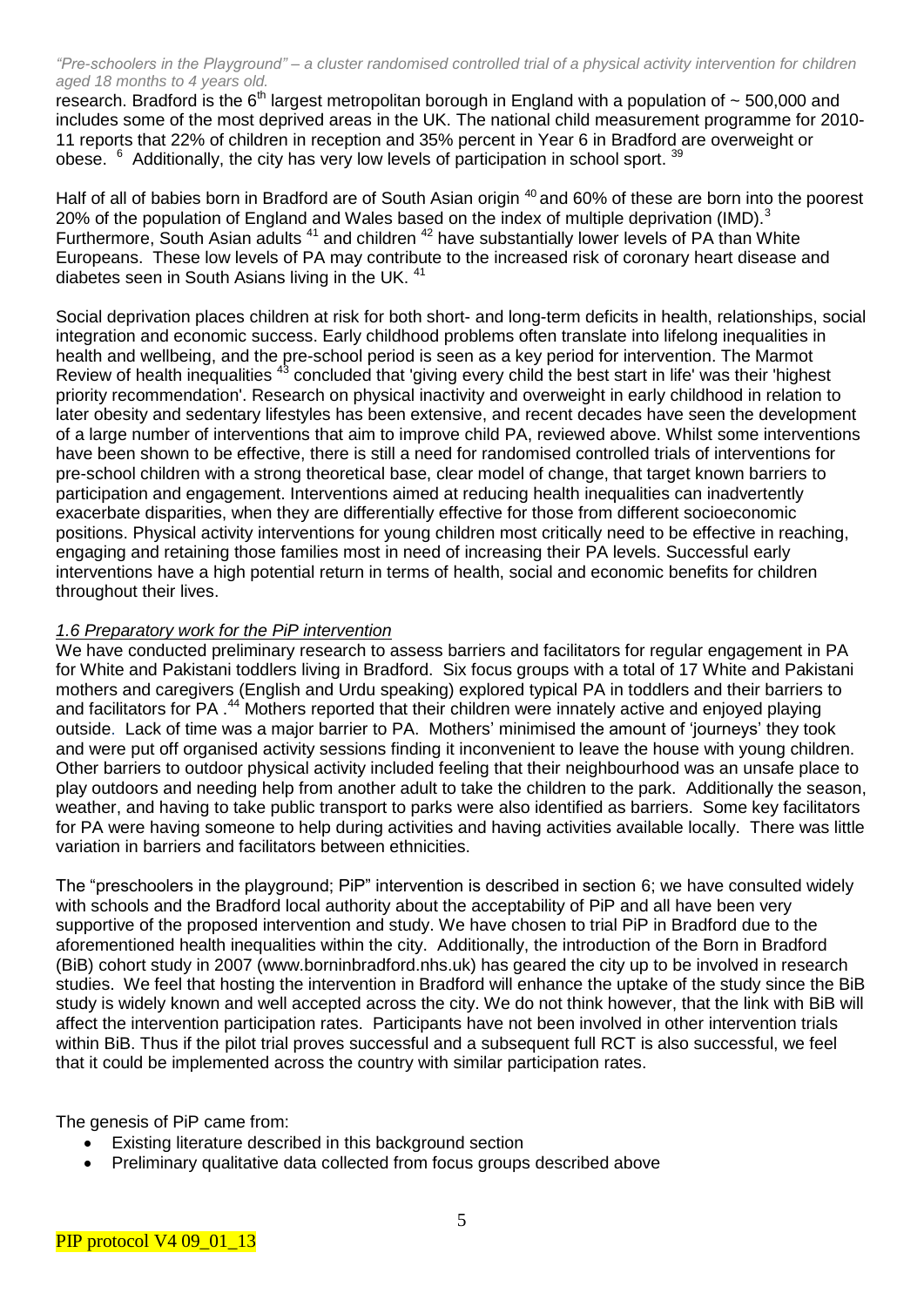Epidemiological data which show that  $60\%$  of children in the BiB cohort (children are  $0 - 3$  years old) have siblings of a primary school age and that children in the BiB cohort are representative of children in Bradford.

Using the school setting for PiP has clear advantages and overcomes some of the barriers reported in the focus groups as follows:

- PiP will be available to hard to reach families, who often do not attend other community based children's activities, such as those held at children's centres
- PiP will be available locally and will fit into the families routines
- The playground is an enclosed space which can be easily supervised
- Parents and children will be accessible for recruitment to the trial and the intervention

#### **2. Research objectives**

The aim of the study is to undertake a pilot cluster RCT of an outdoor playground based PA intervention "Pre-schoolers in the Playground" (PiP; see section 6 for description of the intervention) to assess the feasibility of a full scale cluster RCT of the PiP intervention. The pilot trial will determine:

- 1. Feasibility of the recruitment strategy of schools and of families and identify if there is a difference in recruitment between South Asian and White families
- 2. Follow-up and attrition rates (in particular if there is a difference between control and intervention, and South Asian and White families)
- 3. Fidelity of programme implementation and delivery by parent involvement workers
- 4. Influence of financial incentives on trial and intervention participation
- 5. Acceptability of randomisation, intervention and measurement tools and measurement time-points to families
- 6. Feasibility of using accelerometry for the primary outcome measure
- 7. Capability and capacity of schools to deliver and incorporate the intervention within existing services
- 8. Estimates of effect size, typical cluster sizes and ICCs to enable an accurate sample size calculation for a full RCT
- 9. The effect of participation in the intervention upon public health outcomes at 10, 30 and 52 weeks, including: minutes of MVPA/day, percentage of children meeting PA recommendations and percentage of children overweight and obese and any difference in health outcomes between ethnic groups (South Asian and White)
- 10. What data are required for economic analysis and if they can be collected reliably
- 11. Whether links can be established between short term outcomes and long term quality of life, potentially including across sectors.
- 12. Preliminary assessment of the potential cost-effectiveness of PiP and potentially an estimate of the value of further research (including the likely value of conducting the full trial)
- 13. Whether it is appropriate to apply for further funding for a full scale RCT

# **3. Research design, Recruitment and Randomisation**

The study design is a two-armed pilot cluster randomised controlled trial with economic and qualitative evaluations. The two arms are: PiP intervention and usual practice (control). The intervention will be delivered in 3 waves. Wave 1 will commence in the autumn 2012 term and include two PiP intervention schools and two control schools. Wave 2 will commence in the spring 2013 term and include one PiP intervention school and one control school. Wave 3 will commence in the summer 2013 term and will include two PiP intervention schools and two control schools. During this wave, two of the recruited schools will have linked children's centres/nurseries. One of these will be randomised to the intervention arm and the other the control arm. The purpose of this is to examine the feasibility of conducting the PiP intervention in children's centre playgrounds.

This staggered approach mimics the approach that would be required for a fully powered RCT and will allow the examination of seasonal variations in the effectiveness of the intervention.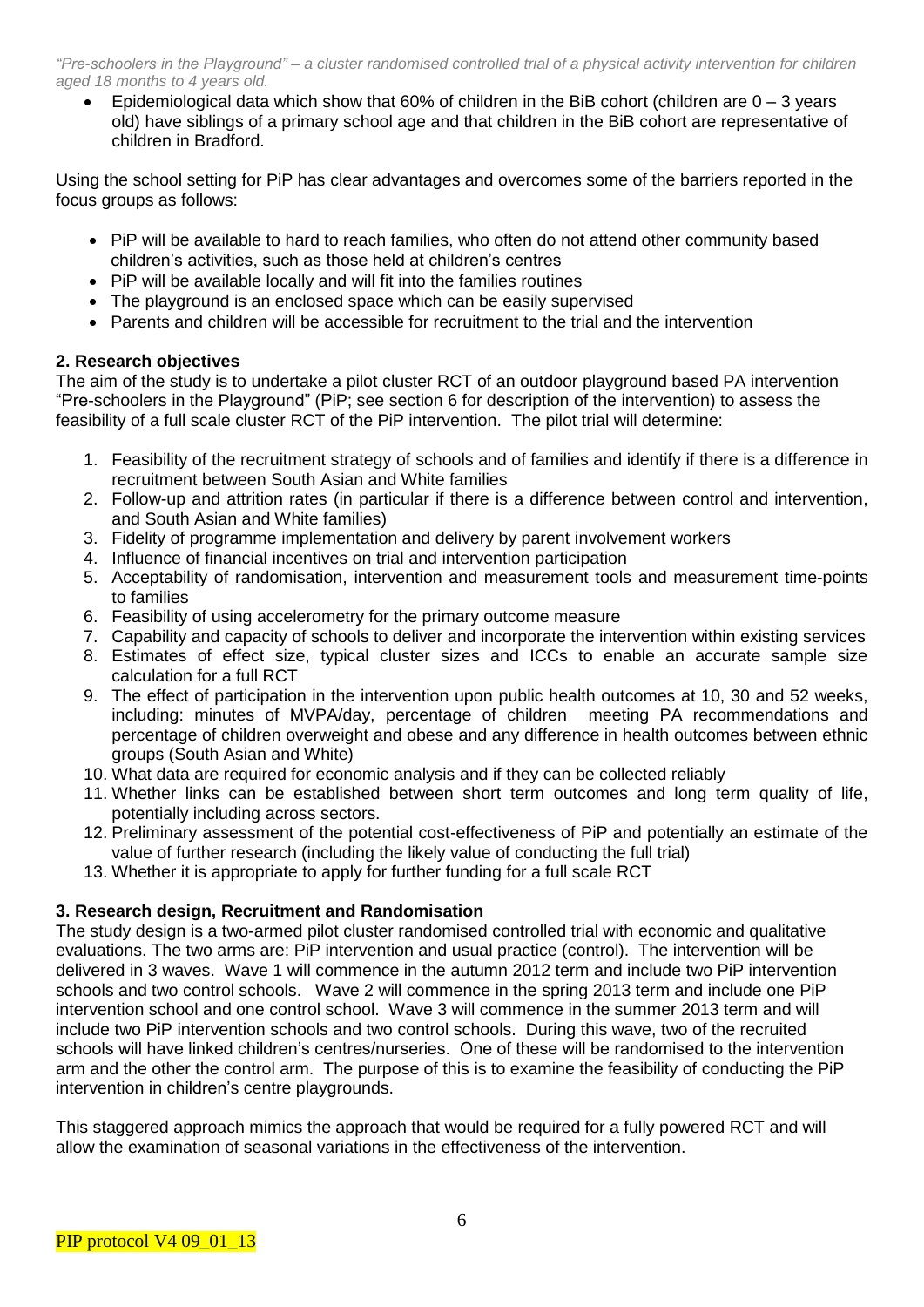The setting is Bradford and sampling will cover a representative geographical spread of schools in Bradford and include both White and South Asian families.

#### *3.1 School recruitment*

Ten schools will be recruited from the 155 Primary schools in Bradford between September and March 2013. We have secured funding to run training sessions with school staff, including head teachers to translate the current findings from the BiB cohort study into practice. We will use this scheduled training to inform schools about the PiP study and invite them to put their school forward to participate in the pilot study. Schools that are located in the two highest quintiles of index of multiple deprivation for Bradford, located across the city of Bradford (Bradford South, West, East and Shipley) will be selected. Four schools with predominantly South Asian pupils (>50%) and four with predominantly White pupils (<50%) will be randomly selected. It is important to have a mix of South Asian and White schools in order to identify whether there is a difference between the two arms in terms of participation in the trial and intervention (objectives 1 and 2), and whether there are difference in health outcomes of the trial (objective 9). We estimate using the English Indices of Deprivation 2010 for Bradford District (4), that >80% of schools in Bradford will fall into the highest quintile of IMD and therefore the findings of the pilot study will be generalizable to a full trial.

The selected primary schools that decide to take part in the trial will be asked to sign an agreement with the research team, to ensure they understand their role and responsibilities in the trial and to ensure on-going support. In each participating school we will invite school governors, teaching staff, other staff and parents to a presentation informing them about the study. Additionally in schools randomised to the PiP intervention we will inform attendees about the format of the intervention. We will work closely with teaching staff to ensure minimal disruption from the intervention at each school.

#### *3.2 Participant recruitment*

Families will be recruited prior to the schools being randomised (randomisation is described in section 3.4). Recruitment will occur through sending letters home with school-going children in participating schools and through face-to-face conversations with families in schools/children's centres.

In order to publicise the study, community research administrators (two research assistants/school) will be available to talk to parents in the playground. The siblings of school-going children from participating schools, who are aged 18 months to 4 years old, will be invited along with their parent/carer to take part in the study. Families who attend children's centres/nurseries will also be invited to take part in the study.

For children to be eligible for wave 1 they must have been born between 01/09/2008 and 01/04/2011, for wave 2 between 01/09/2009 and 07/07/2011 and for wave 3 between 01/09/2009 and 06/11/2011. This will ensure that the children are available to complete 3 terms worth of the intervention before they begin in reception class. The lower age range has been chosen to capture very young children who are at an age where they are likely to be able to walk and the upper limit has been to capture children before they begin primary school education. Children who are disabled will be included in the trial. Families will be excluded if the parent is unable to provide informed consent.

Parents will be given written information about the study when they are invited to participate; this will include the known risks of physical activity as outlined in section 1.4. Any injuries sustained by the children during the intervention period will be the responsibility or the parent/carer; this will be made clear in the information sheet and also on the consent form for the study. The invitation to participate will also include a reply slip with a stamped envelope addressed to the research team. To express interest in participating in the study, parents will return the reply slip or give verbal agreement to be subsequently be contacted via telephone by a community research administrator to discuss their participation in the trial. If the family agrees to participate an appointment will be arranged for the parent to provide written informed consent for themselves and their child and for the baseline measurements. In schools randomised to the PiP intervention, families who are excluded from the study or do not wish to participate in the study will still be allowed to access the PiP intervention. To account for the linguistic diversity among the study population, all project materials including information sheets and consent forms will be prepared in English and Urdu (translations will be prepared in collaboration with BiB staff, according to standard BiB procedures). <sup>38</sup>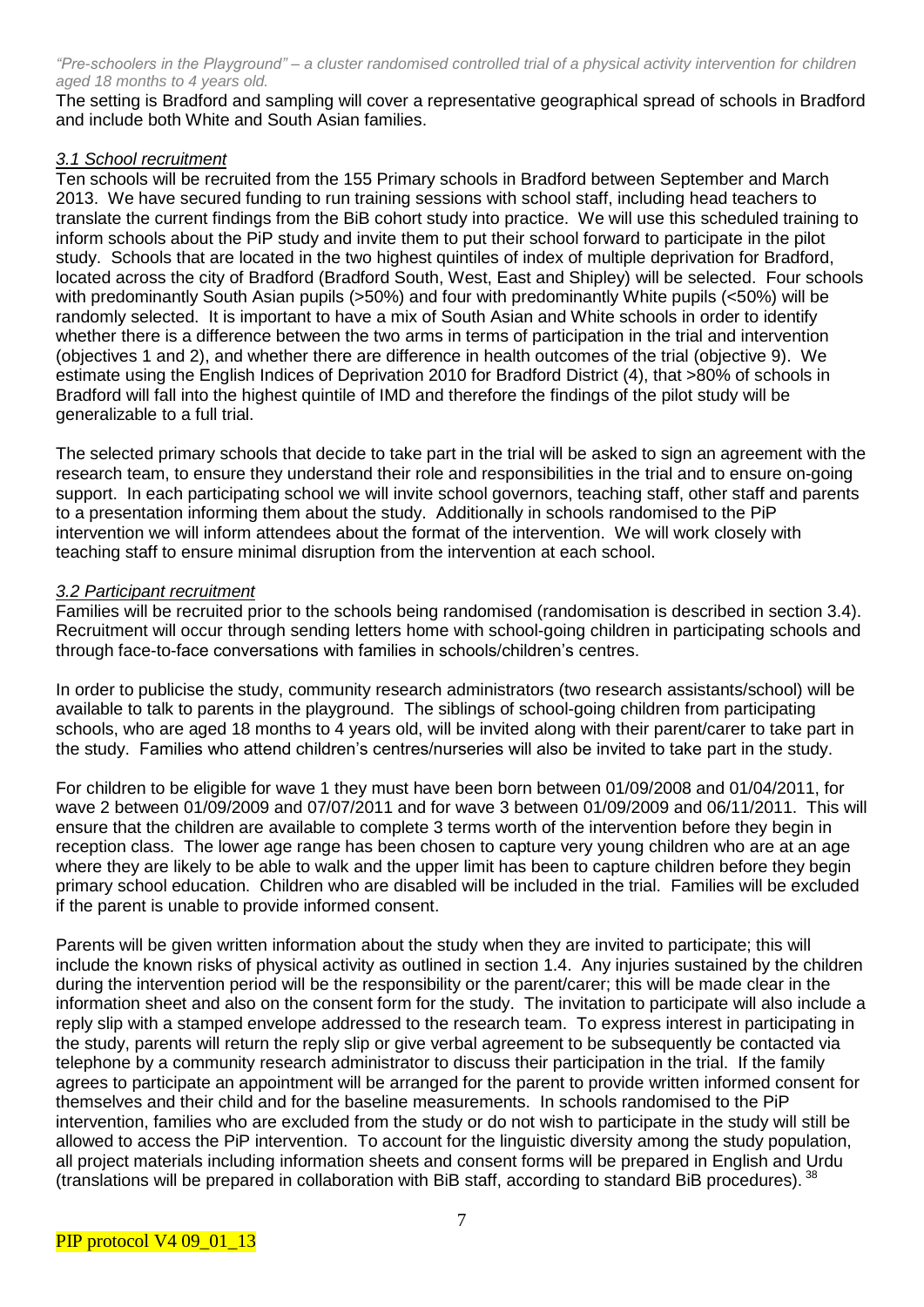#### *3.3 Incentives for participation*

As a thank you for participating in the pilot trial, all schools will receive a donation of £200 towards play equipment which will be given at the beginning of the trial. We do not foresee that this will confound the control arm since the pre-school children do not attend school and will not have access to the equipment.

All families will also receive a £10 voucher as a thank you for attending each study measurement session. Due to the significant time commitment of the measurement sessions  $($   $\sim$  1 hour) and using the accelerometers for 6 days, we feel that it is appropriate to give families a voucher as a thank you for committing to the measurements in the study. We feel that if this is not given families may opt into participating in the intervention and opt out of the measurement sessions. The vouchers will be given at measurement sessions and not during the PiP sessions. The specifics of the voucher will be decided by the parent panel and will be health related (e.g. leisure facility voucher). They will be given at the baseline 10, 30 and 52 weeks assessment and worth £40 (£10 per visit) an additional £10 will be given to those families who agree to participate in the qualitative interviews.

# *3.4 Randomisation and blinding*

Randomisation will be carried out by York Trials Unit Randomisation Service using a secure computer system. Once baseline data have been collected, participating schools will be randomly allocated to one of the two arms: PiP intervention and control on an equal basis (i.e. 4 schools in each arm). We believe that ethnicity may be an important predictor of physical activity <sup>41</sup> and thus to avoid chance imbalance in ethnicity, schools will be stratified and blocked by ethnicity (>50% South Asian pupils or >50% White pupils).

We have chosen not to stratify schools by index of multiple deprivation (IMD) because Bradford is particularly skewed towards a high IMD. We believe that this is a particular strength of conducting the study in Bradford and will be fundamental in addressing the issue of health inequalities.

Blinding of the trial co-ordinator, schools, participants, and parent involvement workers will not be possible. The community research administrators who will be assessing outcome measures will be blinded to each schools allocation as will the statistician performing the data analyses.

# **4. Control arm – usual practice**

Families in the control arm will not have access to a playground intervention and will continue with their daily routines as normal.

# **5. Sample size**

Our pilot study will recruit at least 150 children from 10 schools (15 children at each school); Thus 5 schools with a total of 75 children in the PiP intervention arm and 5 schools with a total of 75 children in the control arm. At least 4 clusters per arm are recommended for a cluster RCT<sup>45</sup> and our sample size exceeds recommendations for pilot trials. <sup>46</sup> Therefore our sample will be sufficiently large to provide clear estimates of recruitment and follow up.

#### **6. Planned intervention**

The PiP intervention aims to increase levels of PA and reduce levels of obesity in pre-school children by changing the culture of school playgrounds. The PiP programme is grounded in theory (based on the social cognitive theory; SCT, of behaviour change) <sup>24,25</sup>, and is in line with the CMO guidance for PA in the under 5's  $^{13}$ ; it is informed by existing literature  $^{23,33,34}$  and by focus groups from our target population in Bradford<sup>44</sup>. Primary schools playgrounds will be made available to parents with children aged 18 months to 4 years during the "school run." PiP thus fits into the daily routine of families with school aged siblings and this was highlighted as important in our focus groups. <sup>44</sup> The children will have the opportunity to use the outdoor space to run freely and play with the school's existing, age appropriate, play facilities such as playgrounds, climbing frames and equipment (hoops, balls, etc). Play equipment worth approximately £15/child will also be given to children so that families can re-create the games that they learn during the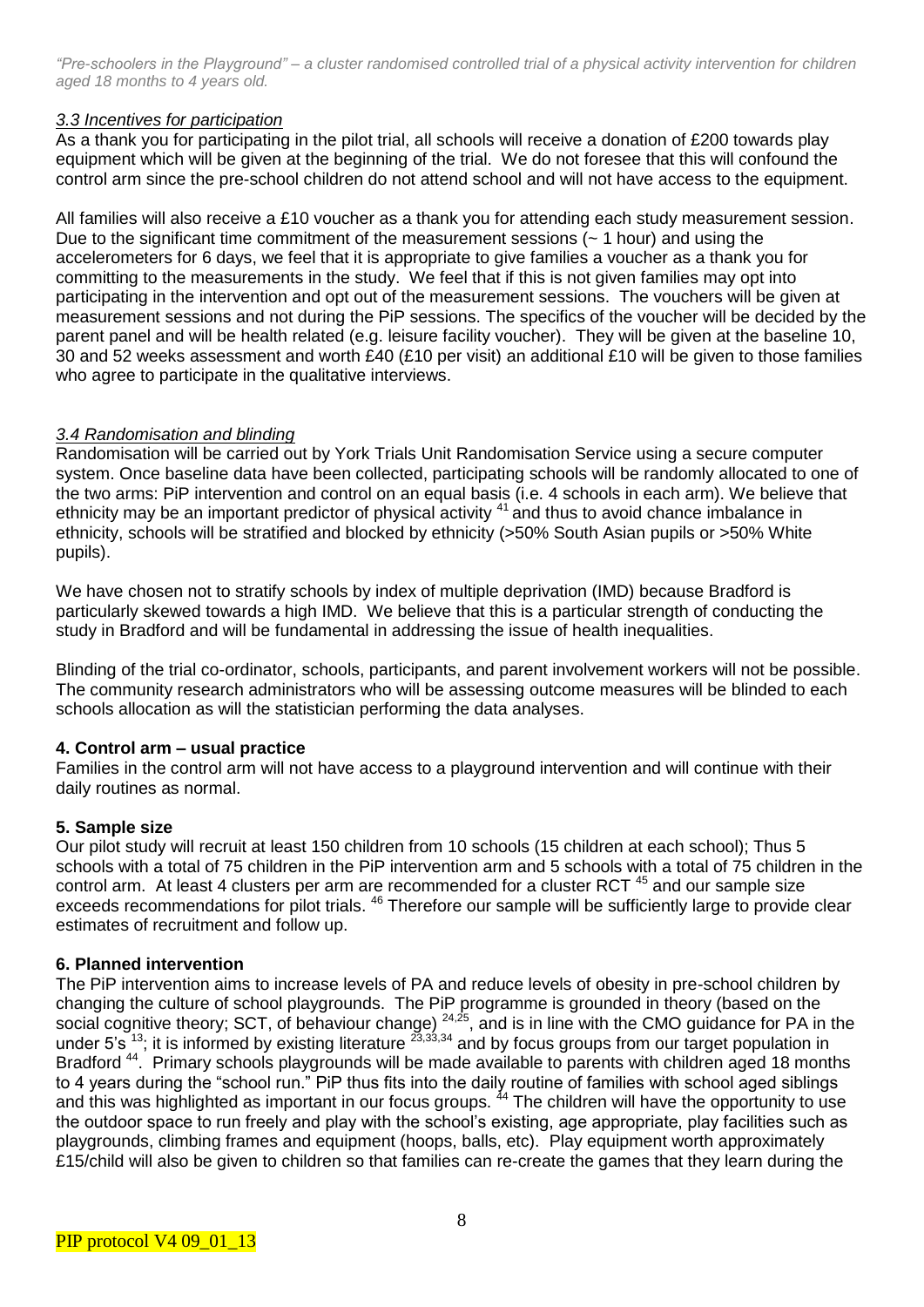PiP sessions at home. This will take place in three schools to examine the impact of this additional behaviour change technique.

There will be two phases to the intervention; Initiation phase and Maintenance phase. In the Initiation phase, sessions will be led by parent involvement workers employed by schools each week for 10 weeks (one school term). In the maintenance phase participating parents will facilitate the sessions themselves and this will last for 20 weeks (two further school terms). In each phase, Six PiP sessions will be available per week, three in the morning and three in the afternoon. Parents will be encouraged to attend three of the six sessions. (See Appendix 1, Figure 1). We feel this will allow some flexibility for parents, which was highlighted as important in focus groups. Each PiP session will last for 30 minutes, research suggests that pre-school children require at least an additional 30 minutes of PA per day to meet PA recommendations.<sup>14</sup> Furthermore, there is some research which suggests as little as an extra ten minutes per day of MVPA significantly reduces fat mass.<sup>2</sup> Given the sporadic nature of PA in these very young children, and that around a  $70\%$  of total physical activity in 4-6 year olds has been classified as MVPA  $47$ , it is likely that during a 30 minutes session, the children will spend between 10-20 minutes in MVPA.

#### *6.1 Initiation phase*

A parental involvement worker will lead sessions in the initiation phase; their role will be to:

- Encourage the children to be physically active (this strategy is based on the SCT of behaviour change,  $24,25$ )
- Support the parents in giving positive reinforcement to their children's PA (this strategy is based on the SCT behaviour change, <sup>24,25</sup> and evidence that parent involvement is important for children's behaviour change <sup>23</sup>)
- Offer added supervision at the sessions (focus group work showed that parents feel they need extra supervision to facilitate outdoor PA in pre-school children,  $44$ )
- Deliver two 5 minute structured parent and child play sessions using the existing outdoor play equipment (one at the beginning and one at the end of the session). Examples of how to modify physical activities and games to suit the needs of different age/ability levels will be given. For example if a throwing game is being played, children <3years will throw the ball and then chase the ball to retrieve it. Children aged ≥ 3 years will throw the ball at a target and then retrieve it. Of course each child is different and skill rather than age should be the determining factor as to game each child plays. These structured sessions will support the children's observational learning and the development of locomotor, stability and object control skill, as well as promoting child and parent self-efficacy. They will also encourage physical play between parent and child outside of the intervention setting (e.g at local parks); this is a recommendation from the CMO report.<sup>15</sup>
- Encourage families to seek other PA on the non-intervention days
- Ensure regular infusions of different play equipment during sessions (recommendation for preschool playground interventions  $33$ )
- Provide information (verbally) and give leaflets especially designed for PiP on the link between PA and health, guidelines for PA and sedentary behaviour in under 5's and ideas for active play (is a recommendation for pre-school obesity interventions<sup>23</sup>).
- Provide play equipment for families to take away and use at home (2 schools only).

#### *6.2 Maintenance phase*

During the Maintenance phase playgrounds will remain available six times a week to parents and preschool children for 30 minutes at the beginning of school and before the end of school. For the purposes of the pilot trial, a parent involvement worker will take a register of attendees at the beginning of the sessions but will not give formal supervision during the session.

The intervention will be low-cost and potentially sustainable within existing resources. The playground facilities and play equipment will be provided for free by schools. We aim to incorporate the initial added supervision in the initiation phase into the existing roles and responsibilities of parental involvement workers. Families who do not wish to take part in the trial will still be allowed to access the playground facilities in schools randomised to PiP and therefore the intervention is not exclusive in PiP schools.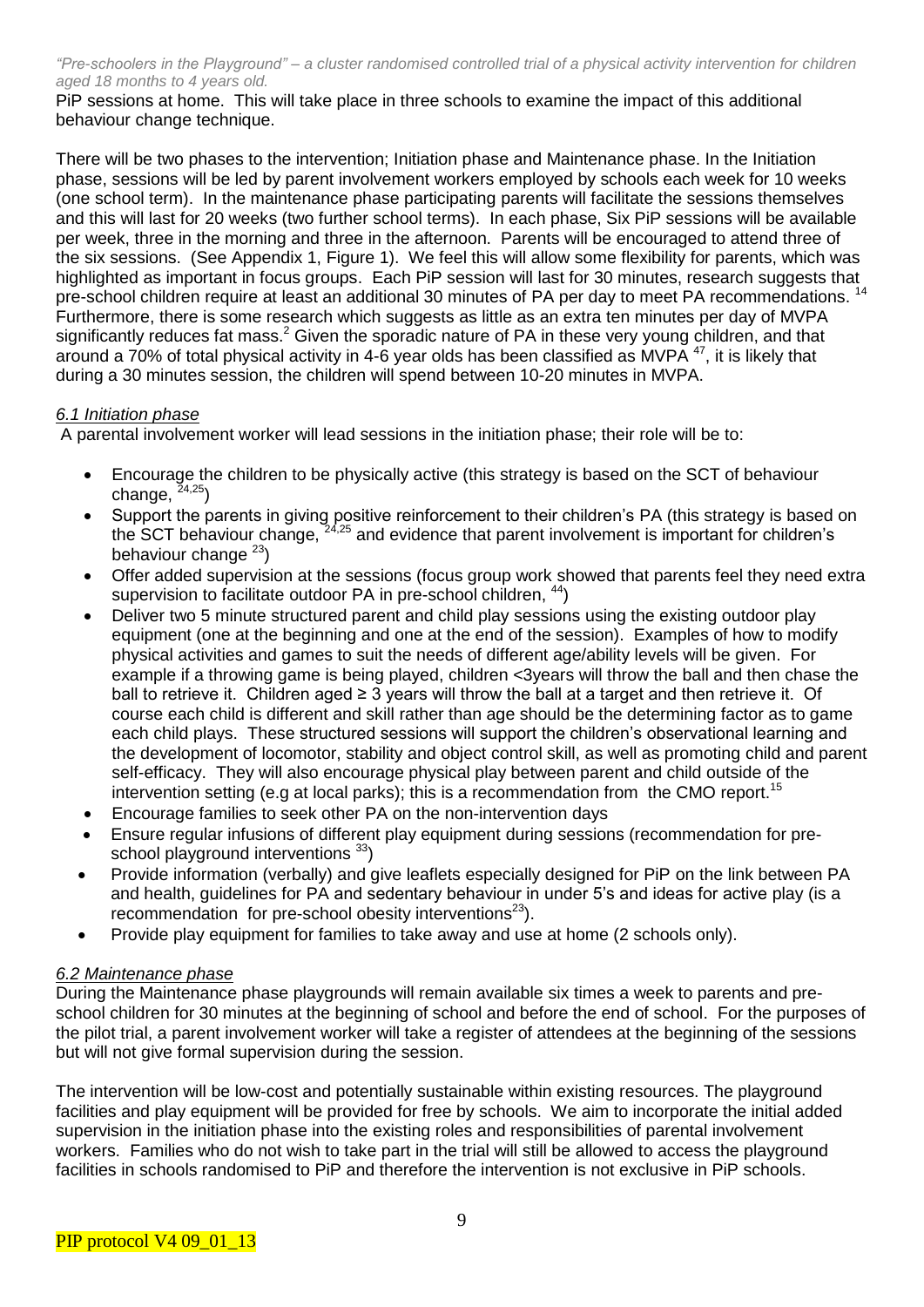# **7. Data collection**

A central database will capture all data collected throughout the pilot trial to highlight issues with fidelity, attendance and attrition. Standardised forms and electronic methods will be used to collect data from participants, parent involvement workers and head teachers. Baseline and follow-up data will be collected by community research administrators in measurement sessions held in school halls or nearby community centres. The measurement sessions will be conducted in a child friendly way with toys and play equipment available to entertain children. Additionally some data will be collected via telephone interview. A combination of qualitative data and quantitative measures will be used to address the research objectives relating to the feasibility of conducting a definitive trial in the future. These measures are described below.

# *7.1 Recruitment (objective 1, section 2)*

Materials and methods will be developed to promote the trial. The number or enquiries resulting from the recruitment process will be recorded for South Asian and White families and the subsequent consent rate will be determined for South Asian and White families. During recruitment parents will receive a letter of invitation for the study. The letter will contain a short questionnaire with a list of reasons for entering or declining entry to the study. Parents will be asked to indicate why they have chosen to enter or decline entry to the trial and then return the questionnaire in a pre-paid envelope. This will help with the development of further promotion materials and determine whether declines are related to the intervention, the trial itself or the outcome measures.

# *7.2 Attendance and attrition (objective 2, section 2)*

The following will be collected:

- Attendance rates at PiP sessions (completed by parental involvement worker)
- Who attends the session with the child (parent, grandparent, carer etc)
- Attendance to measurement sessions, frequency and time taken to complete data collection (at baseline, 10, 30 and 52 weeks)
- Attrition (to both PiP and measurement sessions)

# *7.3 Fidelity of implementation (objective 3, section 2)*

Three sessions at each school (2 in the initiation and 1 in maintenance phase) will be observed by the trial co-ordinator to assess fidelity to the delivery of the programme. A standardised form will be used for each observation.

# *7.4 Acceptability of randomisation, the PiP intervention/control, and measurement tools, and influence of incentives (objective 4, 5 & 6, section 2)*

A purposive sample of 20 parents/carers will be recruited to the qualitative component of the study. Selection will be on the basis of role (e.g. mother, father, grandparent, and carer), ethnicity and attender or drop-out. We will select 15 parents from the intervention arm and 5 from the control arm. This maximum variation sampling approach <sup>48</sup> will ensure a wide range of views are collected. Parents will be interviewed after completing their 10 week data collection. Semi-structured interviews will explore the acceptability of PiP (intervention only) and their experience of taking part in the trial e.g. randomisation, data collection measurement tools and incentives (intervention and control). All interviews will be conducted using a topic guide to ensure consistency, although the format will be flexible in order to allow participants to generate naturalistic data on what they see as important. They will be audio-recorded digitally and transcribed verbatim. A draft interview topic guide for parents (Appendix 2) is given in section 16. These interviews will be piloted and may be slightly modified.

We will also test the feasibility of using accelerometry for the primary outcome measure by examining the number of participants who meet the criteria for inclusion in data analysis (≥ 4 days of monitoring and ≥ 8 hours; see section 7.7).

# *7.5 Capability and capacity for delivery (objective 7, section 2)*

At 10 weeks, data will be collected from the parent involvement workers who have delivered the intervention to explore the feasibility of the delivery and help refine the nature and content of intervention. Qualitative interviews will be conducted with parent involvement workers who have completed one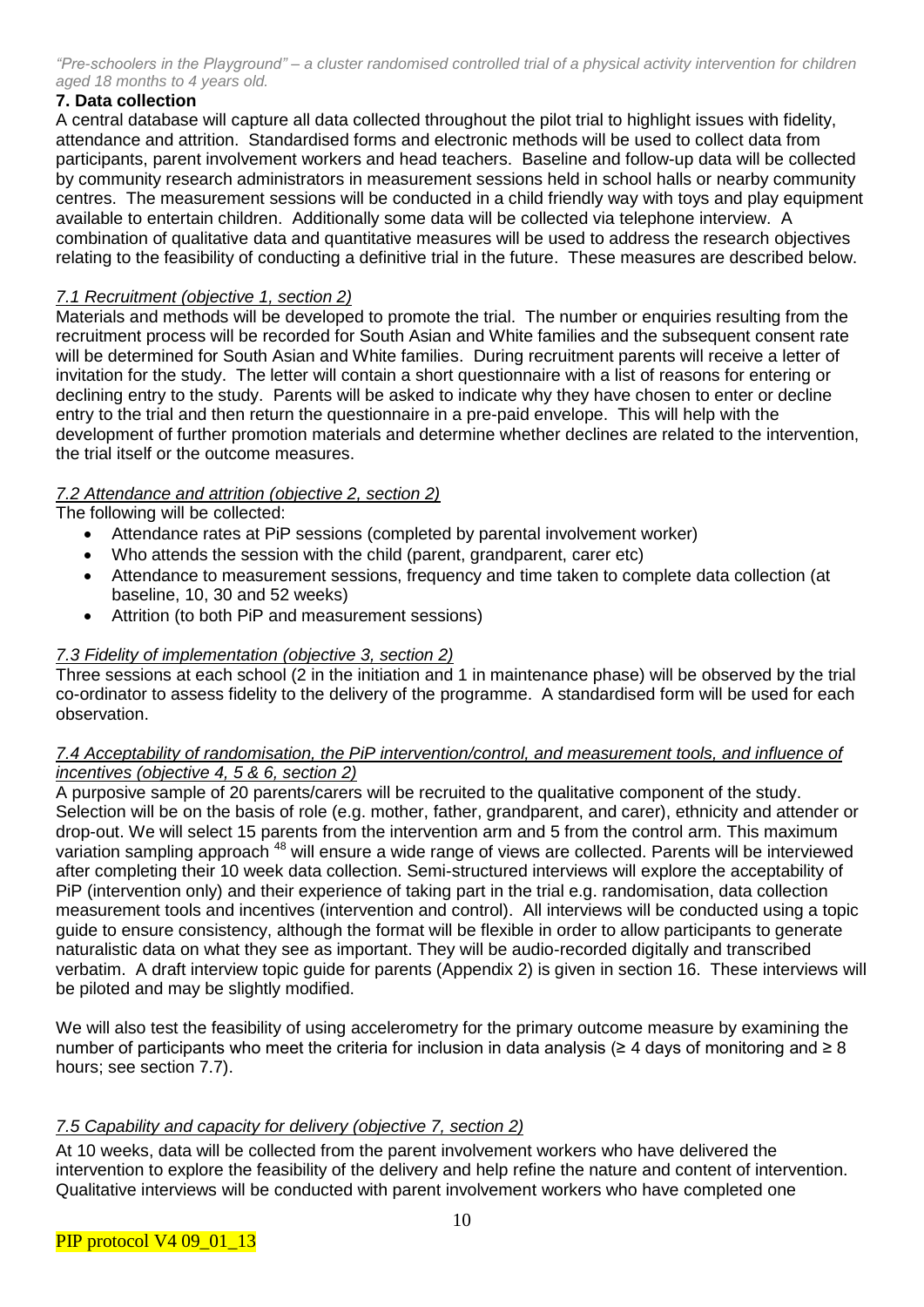complete intervention programme from beginning to end. Interviews will all be recorded. At 30 weeks (after the maintenance phase) we will conduct telephone interviews with head teachers at schools in the intervention arm (n=4) to explore their views on acceptability of the intervention within the school setting in particular the impact of PiP upon the school day. All interviews will be conducted using a topic guide to ensure consistency, although the format will be flexible in order to allow participants to generate naturalistic data on what they see as important. They will be audio-recorded digitally and transcribed verbatim. A description of each school's playground environment including size, availability of

equipment/facilities/markings will be recorded along with the schools local environment (e.g. proximity to other outdoor play space). A draft interview topic guide for parent involvement workers (Appendix 3) and head teachers (Appendix 4) is given in section 16.

#### *7.6 Data to inform sample size calculation (objective 8, section 2)*

An important aspect of the pilot study is to collect data to estimate the sample size required for a full RCT. The pilot RCT will provide data on the variability of outcome measures; estimates of effect sizes between control and intervention, and estimates of ICCs which are currently unavailable from other studies. It will also provide a more accurate estimate of the follow-up rate.

#### *7.7 Health outcomes (objective 9)*

The following outcomes will be assessed at baseline, 10 weeks, 30 weeks and 52 weeks (1 year) for the child: daily time spent in physical activity, body mass index (BMI) waist and arm circumferences, health related quality of life; and for the parent: health related quality of life, self-efficacy and wellbeing.

At baseline; ethnicity, postcode (IMD), child's name, date of birth and any known mental or physical health condition of the child and parent will also be collected. At 10 and 30 weeks parents will report any injuries their child has sustained during the intervention/control period.

#### 7.7.1 Primary outcome

The primary outcome will be minutes of moderate-to-vigorous physical activity (MVPA)/day at 52 weeks (1 year) assessed via accelerometry. Moderate-to-vigorous PA is an important for maintaining a healthy weight throughout childhood and is an important public health outcome. Results from longitudinal analysis indicate that for each ten minutes of MVPA/day at age 5, fat mass at age 8 and 11 years is reduced by 0.2kg.<sup>2</sup> Accelerometers are currently considered to be the most promising tool for measuring habitual physical activity in free-living children aged 0 to 5 years. <sup>18</sup> They allow the detection of short spurts of activity, characteristic of pre-school children and they enable the objective quantification of frequency, intensity and duration of PA during waking hours over several days.

The children will wear a triaxial, GT3X plus Actigraph monitor on a belt around their waist during waking hours for six days including one weekend day.<sup>49</sup> Parents will also be provided with a diary to record the times that the accelerometer is put on and taken off their child. Physical activity will be measured using vector magnitude counts from the GT3X Actigraph. All data with ≥ 4 days of monitoring and ≥ 8 hours on each of these days will be included in the analyses.<sup>50</sup>

Time in MVPA will be defined as ≥253 counts per 15 second epoch  $51$ . Time when the accelerometer is not worn will be defined as >60 minutes with zero activity counts, allowing for interruption of up to two consecutive minutes with counts ≤100.<sup>52</sup> Total time spent in MVPA will be calculated for each day and then averaged across all of the child's valid days to give mean daily time spent in MVPA. We have conducted a feasibility study of using Actigraph accelerometers in children aged 1 to 3 years old and early results show that this is acceptable to both children and parents.<sup>53,54</sup>

#### 7.7.2 Secondary outcomes:

 Minutes of total PA (light-to-vigorous; ≥146 counts per 15 second epoch) per day and minutes spent in total PA/hour accelerometer worn; Minutes spent in MVPA/hour worn, minutes spent sedentary/day, minutes spent sedentary/hour worn (sedentary will be defined as <146 counts per 15 second epoch.<sup>51</sup>). Minutes spent in light activity/day, minutes spent in light activity/hour worn (defined as 146 to 252 counts per 15 second epoch). Additionally the percentage of children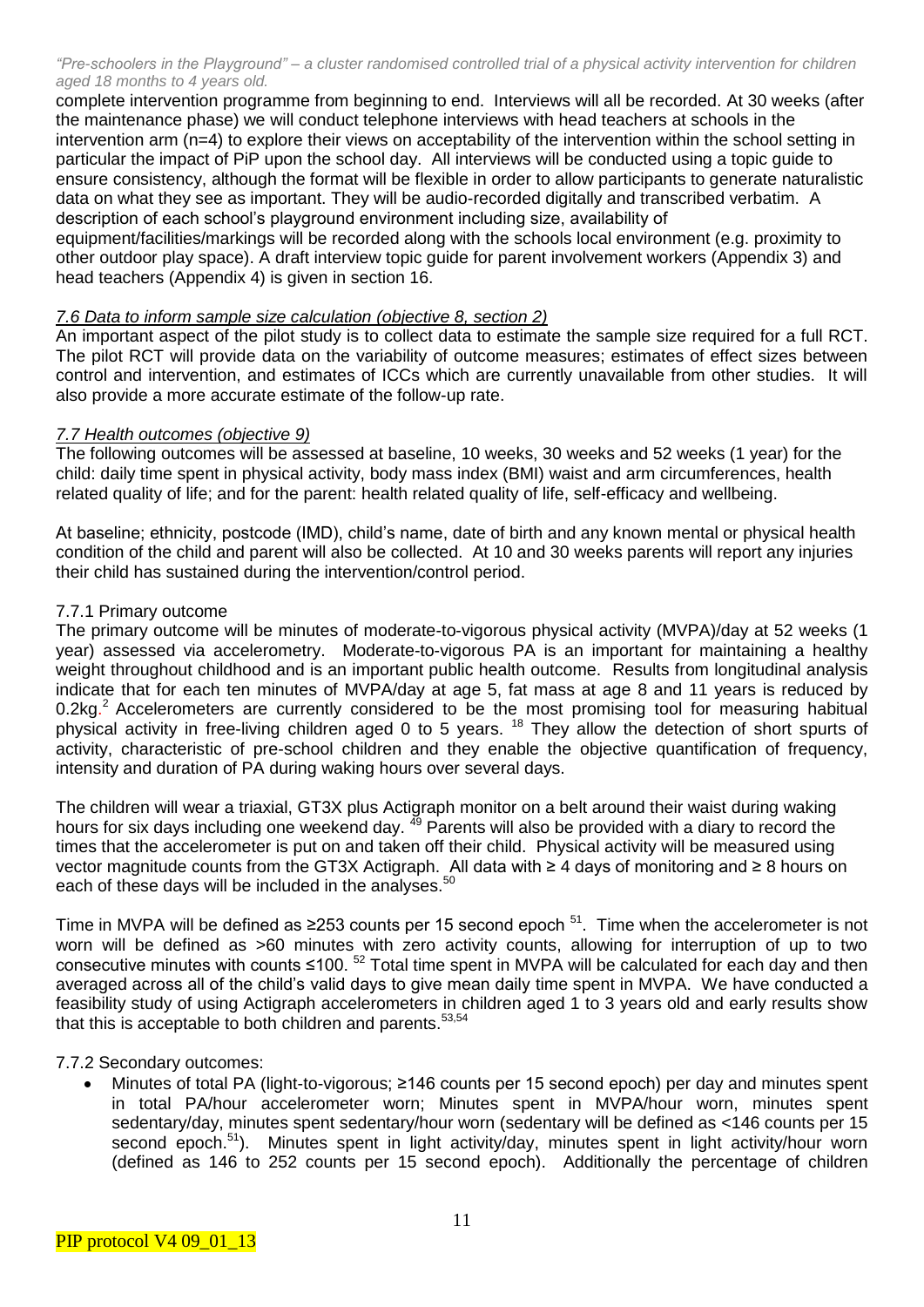meeting physical activity guidelines of 180 minutes/day (including light, moderate and vigorous PA) will be calculated.

- Height and weight will be used to calculate BMI and the percentage of children overweight/obese in each arm (intervention or control) will be reported.
- Waist and upper-arm circumferences will be measured as markers of central adiposity
- Child's health related quality of life will be assessed using the PedsQL (for 2-4 year olds) and parent's health related quality of life will be assessed using the EQ5D; these measures will be used in the Health economic analysis (see section 7.8).
- Parental well-being will be assessed using the Comprehensive Quality of Life Scale- Adult (ComQol-A5<sup>55</sup>) and parental self-efficacy will be assessed using the General Self Efficacy Scale. <sup>56</sup>
- Number and type of injuries sustained during the intervention/control period and the consequence of the injury (i.e. medical attention from GP, or hospital visit) and service use (health and social care) will be reported by parents and recorded at each assessment point.

#### *7.8.* Health economics *(objectives 10, 11, 12 section 2).*

We will explore the possibility of using routine databases to capture relevant resource use and we will back this up with participant questionnaires. The latter will also be used to capture quality of life measures. If the data can be collected reliably, an exploratory evaluation will assess whether the addition of the PiP intervention is likely to be cost-effective in the pilot trial. It is acknowledged that the benefits of PiP may be generated over a longer time frame than captured by the trial. We will thus conduct a "within-trial" analysis and, if possible, an analysis of the costs and benefits associated with the intervention modelled over a more appropriate time horizon. A key part of the economic analysis will be to identify potential sources of data to populate a longer term economic model.

#### *7.8.1Within trial analysis*

The health economist will be blinded to the allocation of schools during the analysis of the data.Analysis will present the outcome measures described in section 7.7. In addition, the delivery costs and the resource use associated with the intervention (for example, health service usage including GP visits, A&E attendances) will be estimated. The trial assesses a large number of primary and secondary outcomes. Hence, for a complete picture of the trials results, all the costs and outcomes will be presented in a descriptive and disaggregated way.

#### *7.8.2 Extrapolation to longer term*

A review of the literature will be conducted to establish whether it is possible to make links between short term outcomes measured in the trial and longer term quality of life, and therefore populate the model.

#### *7.8.3 Generating cost data and presentation of results*

Resource use (health and social care services) will be recorded as above. Unit costs estimated from the published literature and government sources will be presented. These unit costs will then be applied to the relevant resource use. Each total cost item will then be summed to generate a total cost per trial participant. For this exploratory analysis, where it is considered appropriate, cost and QALY data will be synthesised to generate an Incremental Cost-Effectiveness Ratio (ICER) where the additional cost of the intervention is formally compared with the additional benefit. Probabilistic sensitivity analyses will be conducted to characterise the uncertainty around the adoption decision (depicted using Cost-Effectiveness Acceptability Curves) and to assess the potential and value of further research in this area.

#### **8. Criteria for success of the Pilot trial (objective 13 section 2)**

The pilot trial will be deemed successful and lead to the development of a proposal for a fully powered RCT appropriate if:

- No more than 40 schools were approached to recruit 10 schools to the study and at least 15 preschool children at each school were recruited.
- There is at least 70% retention to the intervention at 10 weeks (this figure is based on results from previous physical activity interventions in this age group which have reported intervention retention rates at 6 months of  $70 - 75\%$ <sup>34</sup>)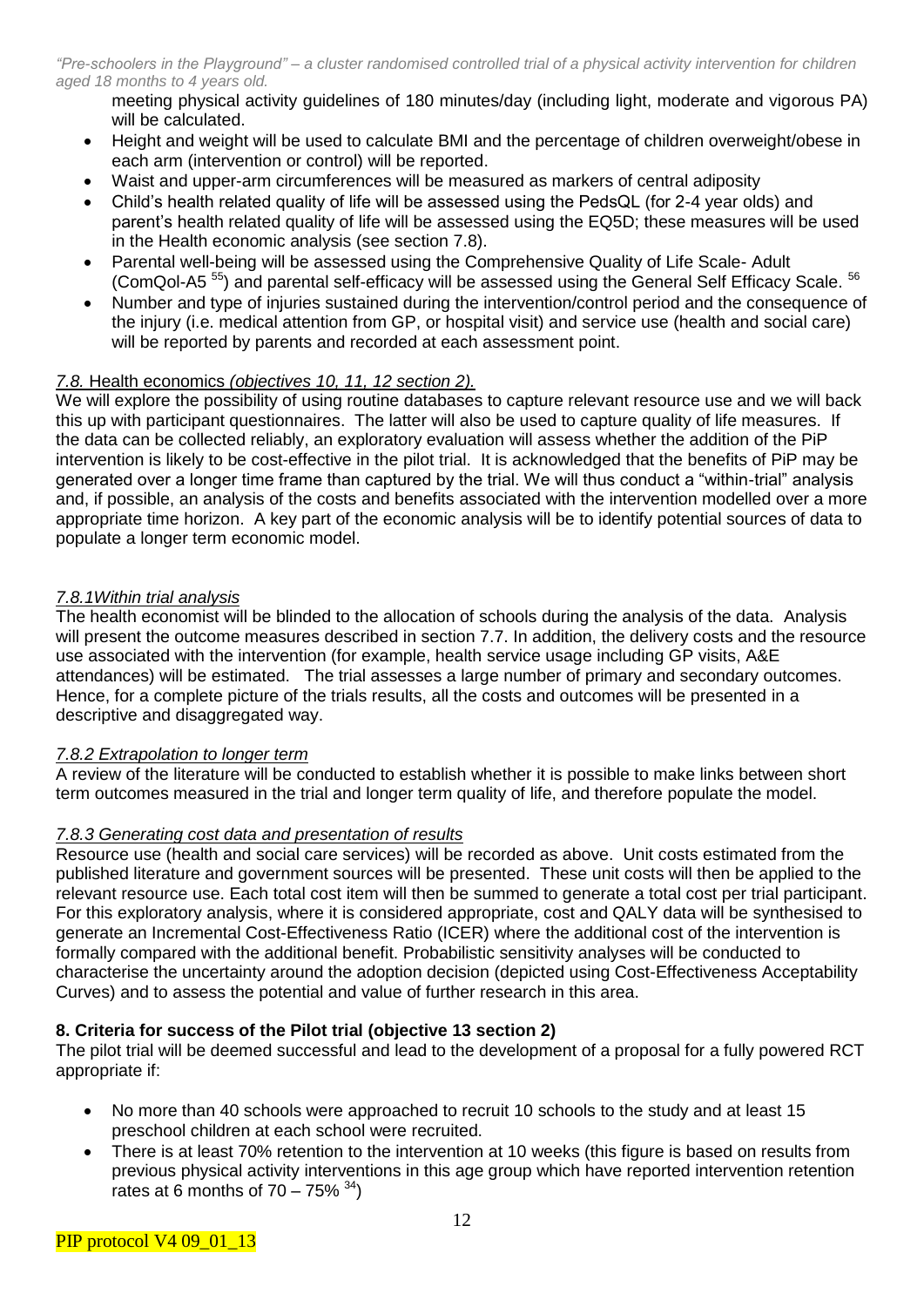The criteria for success will provide the basis for interpreting the results of the pilot and determine whether it is appropriate to proceed to a full trial. Depending upon the study results, one of the following outcomes will occur:

- a) Stop the main study is not feasible
- b) Continue, but modify the protocol (feasible with modifications)
- c) Continue without modifications, but monitor closely (feasible with close monitoring)
- d) Continue without modification (feasible as it is)

These interpretations are based on methodology for pilot studies described by Thabane et al., 2010

#### **9. Analysis**

The statistician will be blinded to the allocation of schools during the analysis of the data.

For both arms the numbers of schools and children approached, randomly assigned, receiving PiP or control, completing the study protocol, and providing outcome data will be summarised. The number of children withdrawing from the intervention and/or the trial, and where available the reasons for withdrawal, will be summarised by arm. For each data collection point the number of non-attenders will be calculated for each arm and attendance rates compared.

While the main aim of this study is to establish practicality, feasibility, recruitment rates and samples size in order to inform a full-scale trial, and although it is unlikely that the small sample size will result in effectiveness being established, we will none the less test the primary outcome to mimic practice in a fullscale trial. We must emphasise that results from this analysis will be treated as preliminary and interpreted with caution. <sup>57,58</sup> As the number of clusters is low, we will utilise cluster summary statistics rather than multi-level modelling. 59,60 The analysis will be carried out using school as the unit of analysis and the mean MVPA/day for the individuals in the school as the outcome variable. A weighted linear regression model will be used to compare the treatment arms weighted by the number of participants followed up in each cluster and adjusted for the baseline average MVPA/day for each cluster. We will assess whether playground environment and local environment have a significant impact upon intervention uptake, attendance and changes in levels of physical activity. If they are found to be significant we will consider stratifying schools according to their environment in the full trial.

The qualitative interview data (from parents, parent involvement workers and head teachers; see section 7.4 and 7.5) will be analysed using the constant comparison method through thematic coding of the data.<sup>61</sup> Coding will take place using a combination of a prior themes and emergent themes. Negative cases will actively be sought throughout the analysis and emerging ideas and themes modified in response.<sup>62</sup> ATLASti software will aid data handling.

#### **10. Ethical arrangements**

Ethical approval will be sought prior to the pilot RCT commencing. An ethics application will be prepared jointly between the research team and senior managers at the local authority, and submitted to the Bradford Research NHS Ethics Committee. Primary Schools that decide to take part in the trial will be asked to sign an agreement with the research team, to ensure they understand their role and responsibilities in the trial and to ensure on-going support. The recruitment of schools and families is described in section 3.1 and 3.2. The intervention is a low risk programme of child play and PA and we do not anticipate ethical concerns in its implementation. Parents or carers will be responsible for any accidents. Parents will confirm that they understand that this is their responsibility when they sign the study consent form. School first aiders will treat cuts and scrapes. Activity data collection with accelerometers is potentially the most invasive aspect of the study. We have extensive local experience with such data collection and have identified no significant ethical issues.<sup>53, 54</sup>

#### **11. Research Governance**

The trial will be sponsored by Bradford Institute for Health Research and will be fully compliant with the Research Governance Framework for Health and Social Care.<sup>63</sup> Systems are in place to ensure that new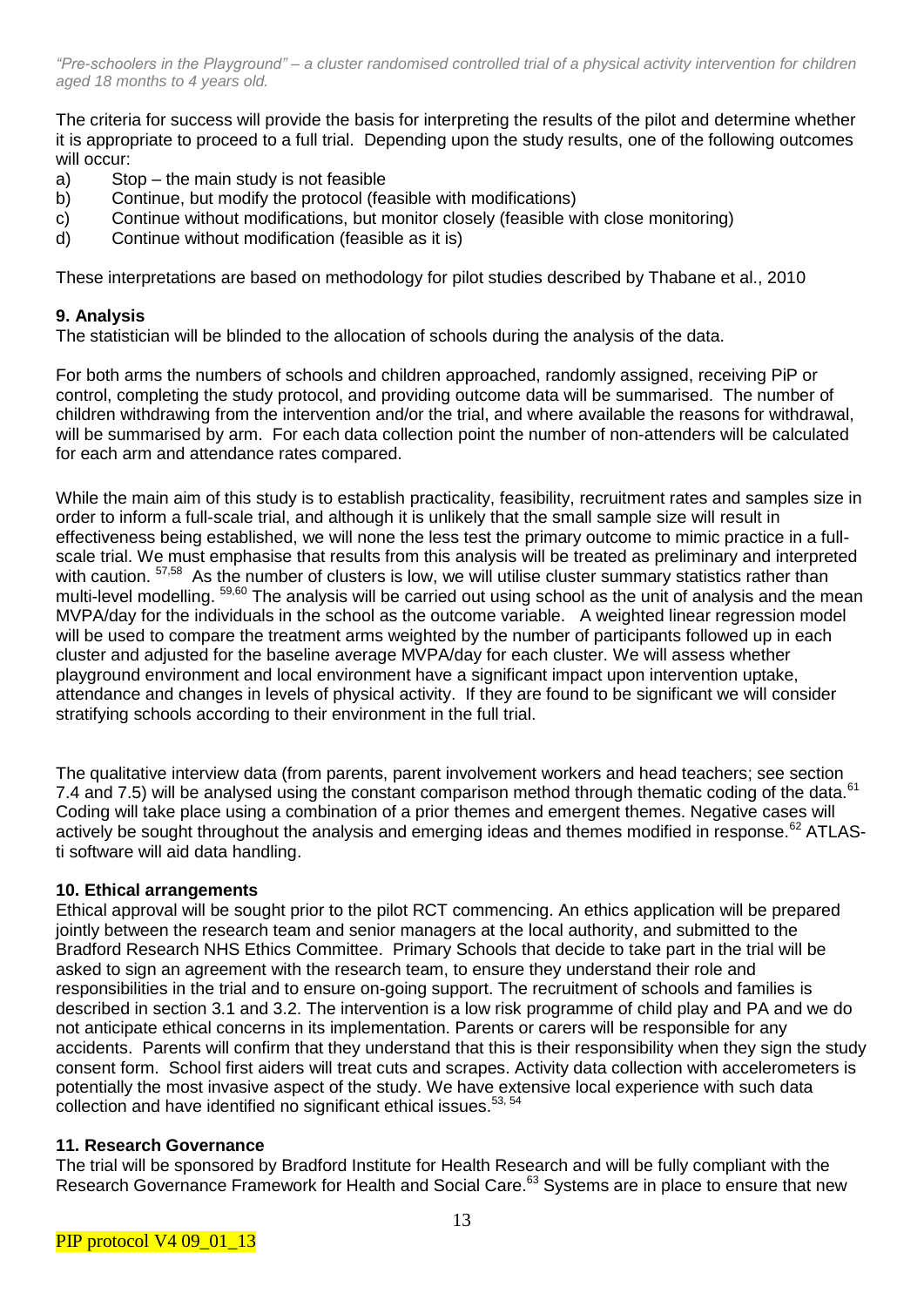applications for research and on-going studies comply with the applicable legislation and good practice guidance. For example, there is a system to ensure each project has secured a study sponsor prior to the research commencing, that the study has adequate funding in place for the life of the study and that management arrangements are put and kept in place to ensure compliance with regulatory requirements and the Trust's own policies and procedures including information governance and incident reporting. Regular GCP training sessions are run by trained NIHR GCP Facilitators based in the Bradford Institute for Health Research.

In order to protect the trial participants the following provisions will be made/upheld; the trial has been designed to minimise the burden of participants and any foreseeable risk in relation to the intervention involved; the explicit wishes of the participant will be respected including the right to withdraw from the trial at any time; the interest of the participant will prevail over those of science and society; provision will be made for indemnity by the investigator and sponsor.

We have spoken to two schools and Bradford Teaching Hospitals Trust (BTHT) Legal Service about the issue of Insurance. Our understanding is that BTHT (the study sponsor) will cover the Insurance for the research i.e. the data collection, data management etc. The schools' public liability insurance will cover any accidents that occur on school premises for which blame might be apportioned to them. This will be clarified with schools before they agree to participate in the study.

We will set up a Study Steering Committee (SSC) to oversee and guide the research. Independent experts will be invited to join this group. They will include Professor Greet Cardon, expert in pre-school physical activity interventions, a representative from Play England, and other experts in clinical trials and public health interventions. We will also invite observers from NIHR PHR to the meetings. Due to the low risk nature of this trial, we request not to set up an independent Data Monitoring and Ethics Committee (DMEC), but instead to include a monitoring role within the remit of the SSC, to review of all serious adverse events which are thought to be intervention related and unexpected. The committee's terms of reference and meetings minutes will be sent to NIHR regularly.

York Trials Unit is a partner in this research. It is a fully accredited clinical trials unit providing management advice and support in addition to strong academic credentials to clinical trials across a range of clinical areas. Quality assurance is a key element in ensuring the efficacy of all York Trials Unit trials.

#### **12. Project timetable and future plans**

The duration of the project will be 22 months and the study will begin in June 2012. A Gantt chart of the project time table is shown in the Appendix 5, Figure 2. Recruitment of 10 schools will occur between September 2012 and March 2013.The study will be frequently reviewed at steering group meetings and parent panel meetings (see Gantt chart, Appendix Figure 2).

If the pilot trial meets the criteria for success (detailed in section 8) a funding application will be written requesting funds for a fully powered cluster RCT of the PiP intervention. As part of the full RCT the study will link with the national child measurement programme (using links established by BiB), all the children will have their height and weight measured and BMI calculated in reception and year 6 at school. These data will serve as long-term follow up for the children participating in the study.

If the full RCT finds PiP to be effective it will be rolled out to schools. This integration into local practice will be led by Shirley Brierley, the public health consultant who is a co-applicant on this application. In addition, because of the ethnic segregation which exists within schools in Bradford we feel that PiP will be transferable to other deprived areas of the country with both predominantly white communities and also South Asian communities (e.g. Leicester, Birmingham, Bedford and the London boroughs of Newham, Harrow and Brent).

#### **13. Members of the Public**

We have extensive experience in patient and public involvement in research, including a current £2 million NIHR programme grant investigating new approaches to involving patients in their care. We have found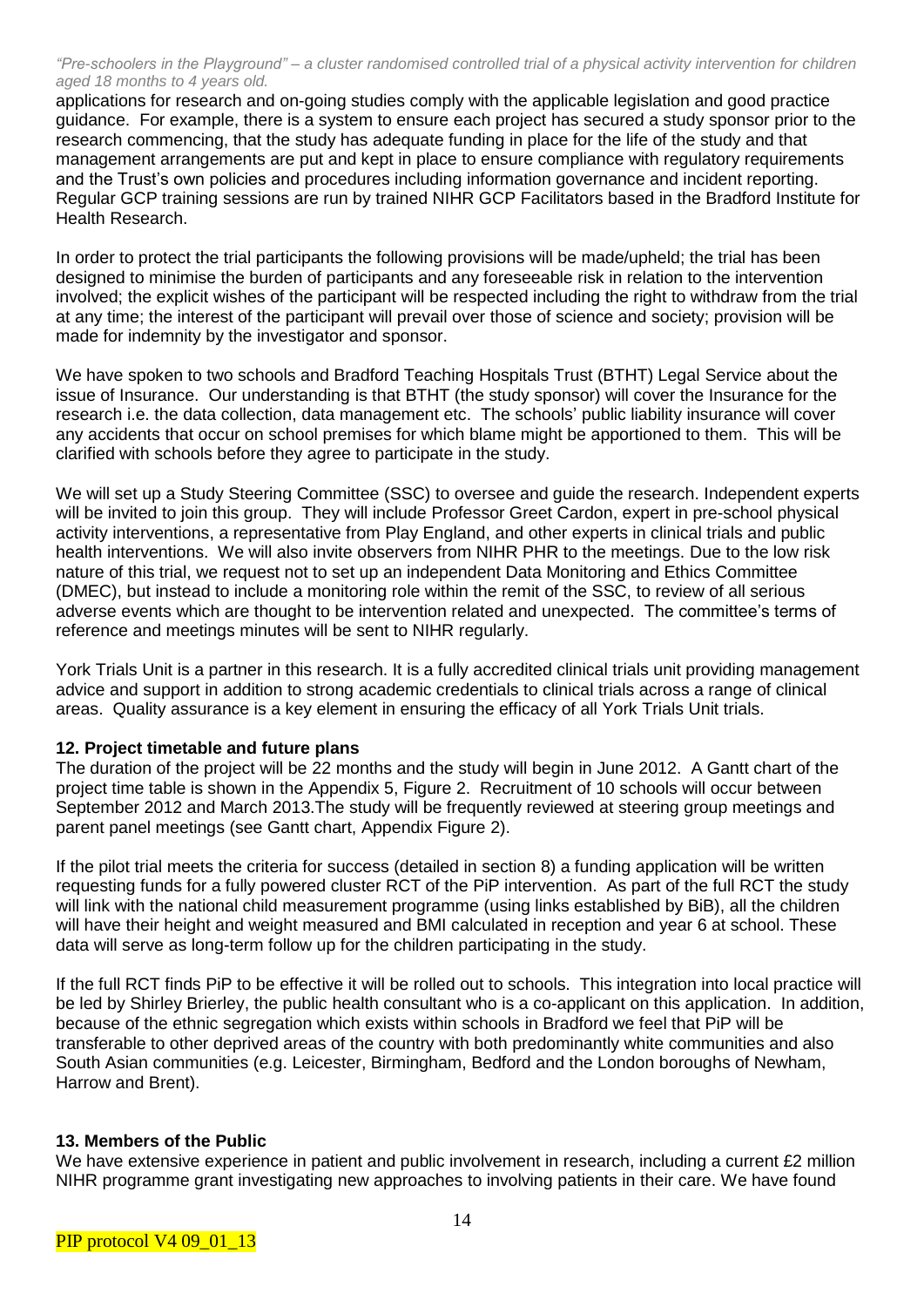that patient and public panels provide a much more effective approach towards co-production of research. We hope to build on this experience with parental involvement in this trial. The parent panel will meet five times during the project. Their role will be:

- To feedback on decisions and key issue identified in the study
- To review research plans and protocols as they progress
- To provide a parent's perspective on research plans and progress
- To provide advice on progress and recommend how public involvement can be strengthened
- To review results and implications for families
- To recommend how best to implement findings into practice

# **14. Involvement of school practitioners**

After consultation with the Education Bradford and the Children's Services at Bradford Metropolitan Council we have decided to strengthen schools involvement through local area partnerships (LAPs). There are nine LAPs (Bradford East (3), Bradford South (2) Bradford West (3) and Shipley (1)) covering all primary schools in our sampling frame. Head teachers represent each school and attend meetings every half term. During this pilot study we will work in close partnership with these teachers to ensure that the intervention is adapted to the local context and acceptable to local schools. Three of the chairs of these LAPs will join the trial steering group to provide feedback from each locality (Bradford South Bradford East, Bradford West, (including Shipley) to the steering group and promote a strong practitioner voice in the development and implementation of the trial.

# **15. References**

- (1) Reilly JJ. Physical activity, sedentary behaviour and energy balance in the preschool child: opportunities for early obesity prevention. *Proc Nutr Soc* 2008;67:317-25.
- (2) Janz KF, Kwon S. Letuchy EM et al. Sustained effect of early physical activity on body fat mass in older children. Am J Prev Med. 2009;37(1):35-40
- (3) Ogden CL, Carroll MD, Curtin LR,et al. Prevalence of overweight and obesity in the United States, 1999-2004. *JAMA.* 2006;295(13):1549-1555.
- (4) Wang, Y. and T. Lobstein, Worldwide trends in childhood overweight and obesity. International *Journal of Pediatric Obesity* 2006;1(1):11-25.
- (5) Olds T, Maher C, Zumin S et al. Evidence that the prevalence of childhood overweight is plateauing: data from nine countries. Int J pediatr Obes, 2011;6:342-360.
- (6) The NHS Information Centre for Health and Social Care. National Child Measurement Programme 2010/2011. Available from:http://www.ic.nhs.uk/webfiles/publications/003\_Health\_Lifestyles/ncmp%202010-

11/NCMP\_2010\_11\_Report.pdf

- (7) Epstein LH, Paluch RA, Gordy CC, et al. Decreasing sedentary behaviors in treating pediatric obesity. *Arch Pediatr Adolesc Med.* 2000;154(3):220-226.
- (8) Department of Health *At least five a week:* Evidence on the impact of physical activity and its relationship to health. A report from the Chief Medical Officer (2004).

www.dh.gov.uk/en/Publicationsandstatistics/Publications/PublicationsPolicyAndGuidance/DH\_4080994

- (9) Martinez-Gomez D, Eisenmann JC, Tucker J et al. Associations between moderate-to-vigorous physical activity and central body fat in 3–8-year-old children. Int J of Pediatr Ob. 2011;(6):611-614
- (10)Gortmaker SL, Peterson K, Wiecha J, et al. Reducing obesity via a school-based interdisciplinaryintervention among youth: Planet Health. *Arch Pediatr Adolesc Med.* 1999;153(4):409-418.
- (11)Shea S, Basch CE, Gutin B, et al. The rate of increase in blood pressure in children 5 years of age is related to changes in aerobic fitness and body mass index. *Pediatrics.* 1994 Oct;94(4 Pt 1):465- 70.
- (12[\)Sääkslahti A,](http://www.ncbi.nlm.nih.gov/pubmed?term=%22S%C3%A4%C3%A4kslahti%20A%22%5BAuthor%5D) [Numminen P,](http://www.ncbi.nlm.nih.gov/pubmed?term=%22Numminen%20P%22%5BAuthor%5D) [Varstala V,](http://www.ncbi.nlm.nih.gov/pubmed?term=%22Varstala%20V%22%5BAuthor%5D)et al. Physical activity as a preventive measure for coronary heart disease risk factors in early childhood. *[Scand J Med Sci Sports](http://www.ncbi.nlm.nih.gov/pubmed?term=saakslahti%20AND%20physical%20activity)*.2004;14:143-9.
- (13)Shankaran S, Bann C, Das A, et al. Risk for obesity in adolescence starts in early childhood. J Perinatol. 2011
- (14) Herman KM, Craig CL, Gauvin L, et al. Tracking of obesity and physical activity from childhood to adulthood: the Physical Activity Longitudinal Study*. Int J Pediatr Obes.* 2009;4:281-8.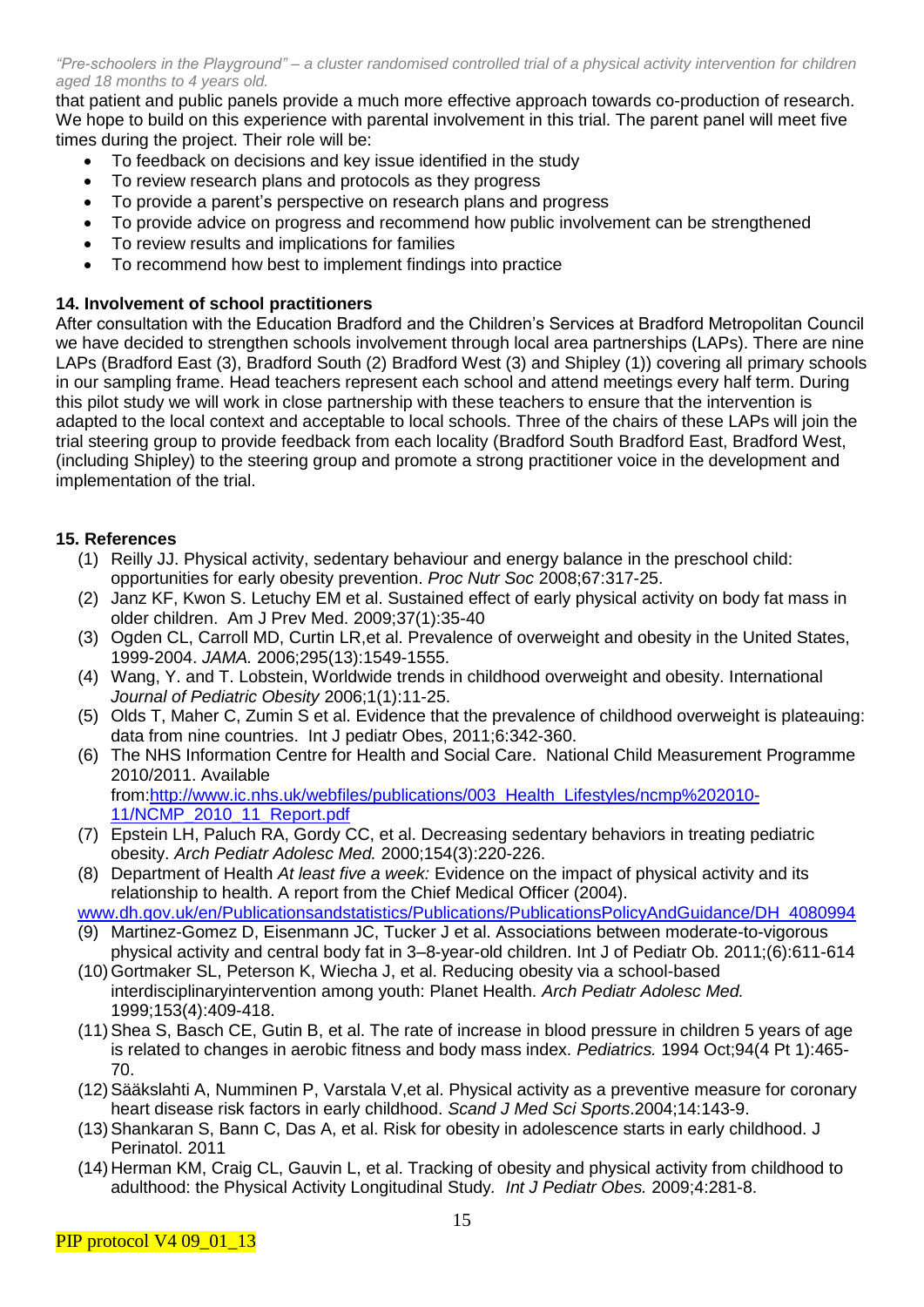- (15) Department of Health, Physical Activity, Health Improvement and Protection. Start Active, Stay Active: A report on physical activity from the four home countries' Chief Medical Officers. Jul 2011[.http://www.dh.gov.uk/prod\\_consum\\_dh/groups/dh\\_digitalassets/documents/digitalasset/dh\\_12](http://www.dh.gov.uk/prod_consum_dh/groups/dh_digitalassets/documents/digitalasset/dh_128210.pdf) [8210.pdf](http://www.dh.gov.uk/prod_consum_dh/groups/dh_digitalassets/documents/digitalasset/dh_128210.pdf)
- (16)Allender S, Foster C, Scarborough P et al. The burden of physical activity-related ill health in the UK. *Journal of Epidemiology and Community Health 2007* 61: 344–348.
- (17) NHS Information Centre for Health and Social Care *Health Survey for England 2008: Physical Activity and Fitness.* London: NHS Information Centre for Health and Social Care 2009.
- (18)Oliver M, Schofield GM, Kolt GS. Physical activity in preschoolers: understanding prevalence and measurement issues. *Sports Med*. 2007;37(12):1045-70.
- (19) Reilly JJ, Okely AD, Almond L et al. *Making the Case for UK Physical Activity Guidelines for Early Years: Recommendations and draft summary statements based on the current evidence.* Working paper 2009.
- (20)O'Dwyer MV. Physical activity in non-overweight and overweight UK preschool children: Preliminary findings and methods of the Active Play Project. Science and Sports 2011;Epub: doi:10.1016/j.scispo.2011.01.006.
- (21) Reilly JJ. Total energy expenditure and physical activity in young Scottish children: mixed longitudinal study. *Lancet* 2004;363:211-2.
- (22) Nutbeam D. The challenges to provide evidence in health promotion, *Health Promotion International* 1999;14:99-101
- (23) Nixon CA, Moore HJ, Douthwaite W, Gibson EL, Vogele C, Kreichauf S, Wildgruber A, Manios Y and Summerbell CD on behalf of the ToyBox-study group. Identifying behavioural models and behaviour change strategies underpinning successful pre-school and school-based obesity prevention interventions aimed at four to six year olds: a systematic review. *Obesity Reviews* (in press)
- (24)Bandura A. Social Learning Theory. New York: General Learning Press; 1977.
- (25)Bandura A. Self-efficacy: the exercise of control. New York: Freeman; 1997.
- (26)Sallis JF, Prochaska JJ, Taylor WC. A review of correlates of physical activity of children and adolescents. *Med Sci Sports Exerc.* 2000;32:963–975.
- (27)Ferreira I, Horst K Van der, Wendel-Vos W,et al.. Environmental correlates of physical activity in youth - a review and update. *Obes Rev.* 2006;8:129–154.
- (28) Cleland V, Crawford D, Baur LA, et al. A prospective examination of children's time spent outdoors, objectively measured physical activity and overweight. *Int J Obes.* 2008;32:1685–93.
- (29) Cooper AR, Page AS, Wheeler BW, et al. Patterns of GPS measured time outdoors after school and objective physical activity in English children: the PEACH project. *Int J Behav Nutr Phys Act*. 2010 Apr 22;7:31.
- (30) [Ridgers ND,](http://www.ncbi.nlm.nih.gov/pubmed?term=%22Ridgers%20ND%22%5BAuthor%5D) Fairclough SJ, [Stratton G.](http://www.ncbi.nlm.nih.gov/pubmed?term=%22Stratton%20G%22%5BAuthor%5D) Variables associated with children's physical activity levels during recess: the A-CLASS project. *[Int J Behav Nutr Phys Act](http://www.ncbi.nlm.nih.gov/pubmed/20937142)*. 2010;12;7:74.
- (31)Taylor RW, Farmer VL, Cameron SL,et al. School playgrounds [and physical activity](http://www.ncbi.nlm.nih.gov/pubmed/21521530) policies as predictors of school [and home time activity.](http://www.ncbi.nlm.nih.gov/pubmed/21521530) *Int J Behav Nutr Phys Act.* 2011;27;8:38.
- (32) Hannon JC, Brown BB. Increasing preschoolers' physical activity intensities: an activity-friendly preschool playground intervention. *Prev Med.* 2008;46(6):532-6.
- (33) [Cardon](http://www.ncbi.nlm.nih.gov/pubmed?term=%22Cardon%20G%22%5BAuthor%5D) G, [Labarque V,](http://www.ncbi.nlm.nih.gov/pubmed?term=%22Labarque%20V%22%5BAuthor%5D) [Smits D,](http://www.ncbi.nlm.nih.gov/pubmed?term=%22Smits%20D%22%5BAuthor%5D)et al.. Promoting physical activity at the pre-school playground: the effects of providing markings and play equipment. *[Prev Med](http://www.ncbi.nlm.nih.gov/pubmed/19236894)*. 2009 Apr;48(4):335-40.
- (34) [Hesketh](http://www.ncbi.nlm.nih.gov/pubmed?term=%22Hesketh%20KD%22%5BAuthor%5D) KD, [Campbell](http://www.ncbi.nlm.nih.gov/pubmed?term=%22Campbell%20KJ%22%5BAuthor%5D) KJ. Interventions to prevent obesity in 0-5 year olds: an updated systematic review of the literature. *[Obesity](http://www.ncbi.nlm.nih.gov/pubmed/20107458)*.2010;18 Suppl 1:S27-35.
- (35)Finch C, Valuri G, Ozanne Smith J. Sport and active recreation injuries in Australia: evidence from emergency department presentations. *Br J Sports Med*.1998;32 :220– 225
- (36) Nolan T, Penny M. Epidemiology of non-intentional injuries in an Australian urban region: results from injury surveillance. *J Paediatr Child Health.*1992;28 :27– 35
- (37[\)Spinks](http://www.ncbi.nlm.nih.gov/pubmed?term=%22Spinks%20AB%22%5BAuthor%5D) AB, [McClure RJ,](http://www.ncbi.nlm.nih.gov/pubmed?term=%22McClure%20RJ%22%5BAuthor%5D) [Bain C,](http://www.ncbi.nlm.nih.gov/pubmed?term=%22Bain%20C%22%5BAuthor%5D) et al. Quantifying the association between physical activity and injury in primary school-aged children. *[Pediatrics.](http://www.ncbi.nlm.nih.gov/pubmed/16818536)* 2006;118(1):e43-50.
- (38[\)Baker](http://www.ncbi.nlm.nih.gov/pubmed?term=%22Baker%20T%22%5BAuthor%5D) T, [Masud H.](http://www.ncbi.nlm.nih.gov/pubmed?term=%22Masud%20H%22%5BAuthor%5D) Liability risks for after-hours use of public school property to reduce obesity: a 50-state survey. *[J Sch Health](http://www.ncbi.nlm.nih.gov/pubmed?term=Baker%20AND%20liability%20risk%20for%20after%20hours%20use%20of%20public%20school)*. 2010;80(10):508-13.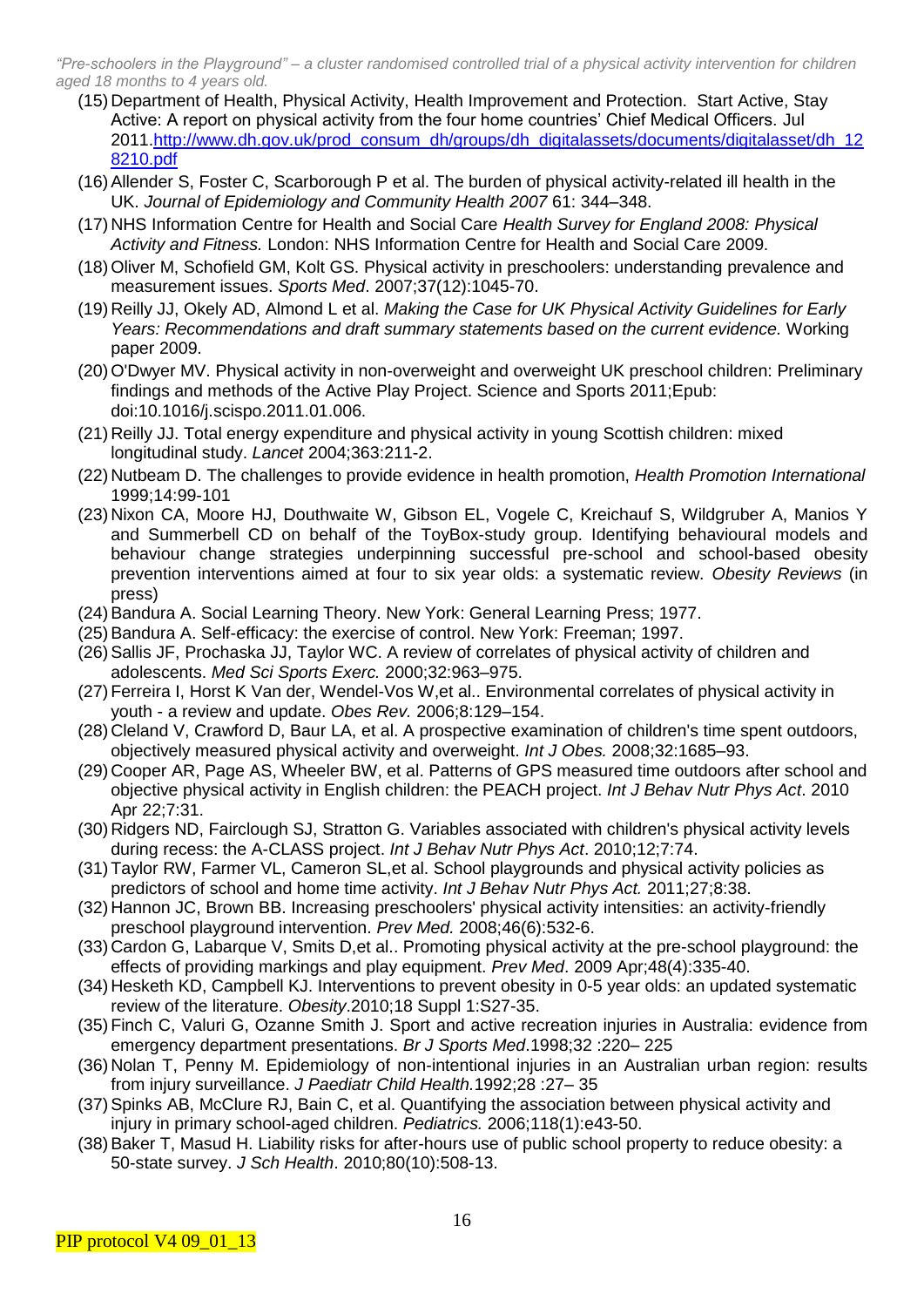- (39) Health Profile Bradford. Department of Health 201[1http://www.apho.org.uk/default.aspx?QN=HP\\_METADATA&AreaID=50328](http://www.apho.org.uk/default.aspx?QN=HP_METADATA&AreaID=50328)
- (40)Born in Bradford Collaborative Group. Born in Bradford, a cohort study of babies born in Bradford and their parents: protocol for recruitment phase. *BMC Public Health* 2008; 8:327
- (41)Fischbacher CM. How physically active are South Asians in the United Kingdom? A literature review. *J Public Health* 2004;26:250-8.
- (42)Owen CG. Ethnic and gender differences in physical activity levels among 9-10-year-old children of white European, South Asian and African-Caribbean origin: the Child Heart Health Study in England (CHASE Study). *Int J Epidemiol* 2009;38:1082-93.
- *(43)*The Marmot review. Fair Society, Healthy Lives: A Strategic Review of Health Inequalities in England Post-2010

*http://www.marmotreview.org/AssetLibrary/pdfs/Reports/FairSocietyHealthyLives.pdf*

- (44) Costa S, Clemes S, Barber S, et al. Barriers and facilitators for the regular practice of physical activity in white and pakistani toddlers. 16<sup>th</sup> Annual ECSS-Congress 2011 <http://www.ecss2006.com/asp/CONGRESS/ScPro1AbstractText.asp?MyAbstractID=1238>
- (45) Murray DM (1998). Design and analysis of group-randomized trials. Oxford: Oxford University Press.
- (46) Julious SA. Sample size of 12 per group rule of thumb for a pilot study. Pharmaceutical Statistics 2005;4:287-291
- (47)Vale S, Santos R, Soares-Miranda L, et al. Objectively Measured Physical Activity and Body Mass Index in Preschool Children *Int J Pediatr.* 2010
- (48)Patton MQ, Qualitative evaluation and Research Methods (2nd ed.). Newbury Park, CA: Sage; 1990.
- (49[\)Van Cauwenberghe](http://www.ncbi.nlm.nih.gov/pubmed?term=%22Van%20Cauwenberghe%20E%22%5BAuthor%5D) E, [Gubbels J,](http://www.ncbi.nlm.nih.gov/pubmed?term=%22Gubbels%20J%22%5BAuthor%5D) [De Bourdeaudhuij I](http://www.ncbi.nlm.nih.gov/pubmed?term=%22De%20Bourdeaudhuij%20I%22%5BAuthor%5D) et al.Feasibility and validity of accelerometer measurements to assess physical activity in toddlers. *[Int J Behav Nutr Phys Act.](http://www.ncbi.nlm.nih.gov/pubmed?term=cauwenberghe%20AND%20toddlers)* 2011;26;8(1):67.
- (50)Fitzgibbon ML, [Stolley MR,](http://www.ncbi.nlm.nih.gov/pubmed?term=%22Stolley%20MR%22%5BAuthor%5D) [Schiffer LA](http://www.ncbi.nlm.nih.gov/pubmed?term=%22Schiffer%20LA%22%5BAuthor%5D) et al. Hip-Hop to Health Jr. Obesity Prevention Effectiveness Trial: postintervention results. Obesity 2011;19(5):994-1003
- (51) Cliff DP. Methodological considerations in using accelerometers to assess habitual physical activity in children aged 0-5 years. *J Sci Med Sport* 2009;12:557-67.
- (52)Troiano RP, Berrigan D, Dodd KW et al. Physical activity in the United States measured by accelerometer. *Med Sci Sports Exerc* 2008;40:181–188.
- (53) Costa, S, Barber, S, Akhtar, S et al. Feasibility of using activity monitors in surveillance studies with 2 to 3 year old white and pakistani children. ICAMPAM, Glasgow 2011.
- (54) Moore HJ, McLure SA, Ells LJ, et al. An evaluation of a creative dance programme in preschool children: quantitative findings from a 10 week pilot controlled trial. ISBNPA Minneapolis, 2010.
- (55) Cummins, R.A. The Comprehensive Quality of Life Scale: Development and evaluation. Proceedings. Health Outcomes and Quality of Life Measurement Conference. Australian Institute of Health and Welfare; 1995:18-24 http://www.deakin.edu.au/research/acqol/instruments/comqolscale/
- (56) Schwarzer, R, Jerusalem, M. Generalized Self-Efficacy scale. In J. Weinman, S. Wright, & M. Johnston, Measures in health psychology: A user's portfolio. Causal and control beliefs, 1995;35-37.
- (57) Lancaster GA, Dodd S and Williamson PR Design and analysis of pilot studies: recommendations for good practice. Journal of Evaluation in Clinical Practice, 10, 2, 307–312
- (58)Arain M, Campbell MJ , Cooper CL and Lancaster GA What is a pilot or feasibility study? A review of current practice and editorial policy. BMC Medical Research Methodology 2010,
- (59)Bland JM, Kerry SM. Trials randomised in clusters. British Medical Journal. 1997; 315: 600
- (60)Kerry SM, Bland JM. Analysis of a trial randomised in clusters. British Medical Journal. 1998; 316: 54
- (61)Silverman D. Interpreting Qualitative Data: Methods for Analyzing Talk, Text and Interaction: 3rd Ed. London: Sage; 2006.
- (62) Mays, N. & Pope, C. Rigour and qualitative methods. *BMJ* 1995;311:109-112.
- (63) Department of health. Research governance for health and social care.2005. http://www.dh.gov.uk/prod\_consum\_dh/groups/dh\_digitalassets/@dh/@en/documents/digitalasset/d h\_4122427.pdf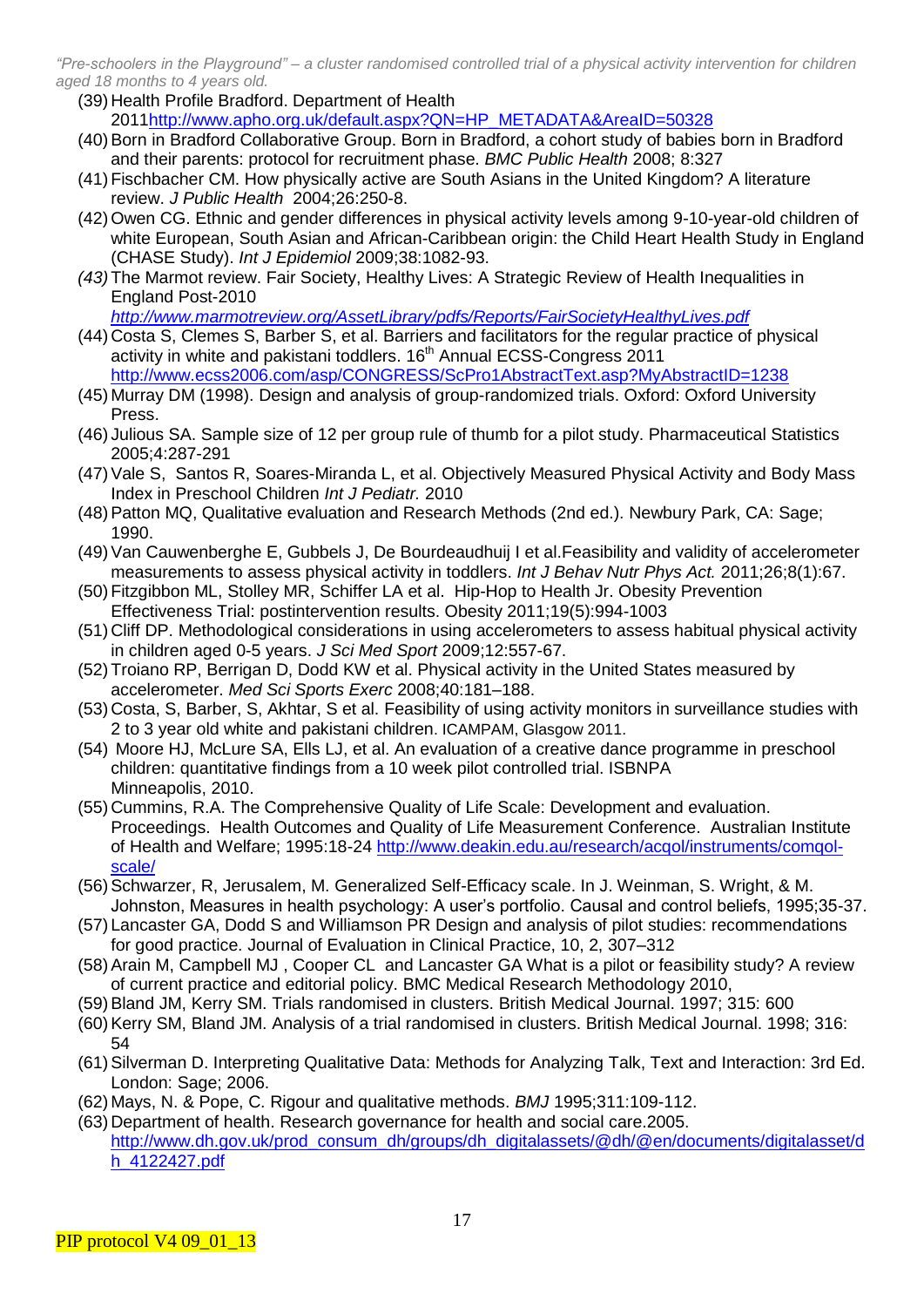# **16. Appendix**

# **APPENDIX 1. Figure 1: PiP pilot RCT flow diagram**

"Pre-schoolers in the Playground" – a pilot cluster randomised controlled trial of a physical activity intervention for children aged 18 months – 4 years old.

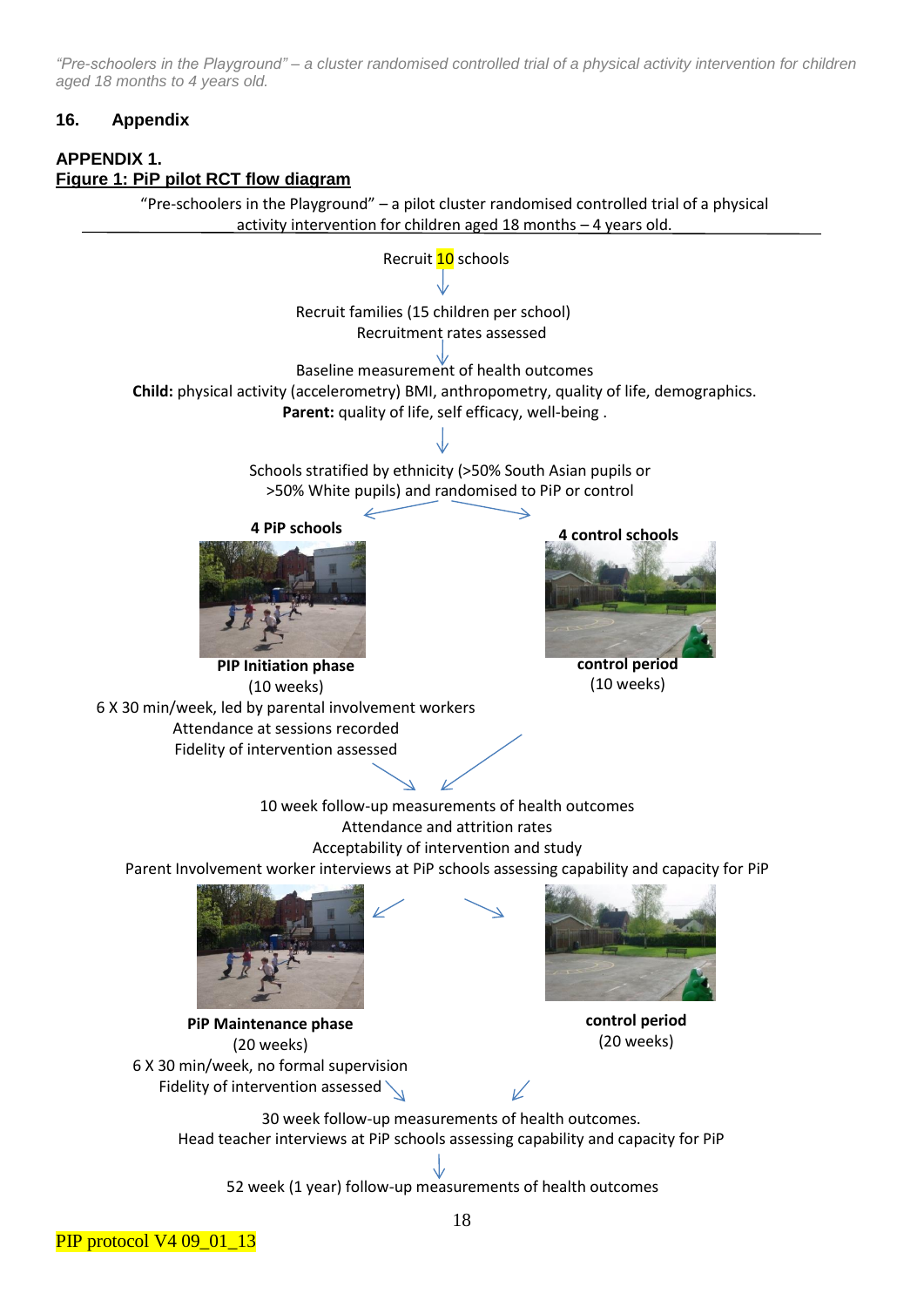# **APPENDIX 2**

#### **Draft interview topic guide for parents/carers**

#### **Introductions**

Talk through Participant Information Sheet for the interview, provide opportunity for questions about the interview, re-confirm the parent/carer's consent to take part.

#### **Experience of taking part in the PiP pilot trial**

#### **Recruitment and randomisation**

Can you tell me how did you first hear about the PiP study? *Prompt:* Letter sent home from school, spoke to community research administrator in playground

What was your initial reaction to receiving the invitation to take part in the PiP study? *Prompt:* What were your reasons for deciding to take part?

What did you think about the way that you were recruited to the PiP study? *Prompt:* Send a reply slip back, phoned by the community research administrator, what did you like/dislike about this process? How could we improve this?

What do/did you like/dislike about the written information about the study *(look through invitation letter, information sheet, consent form and reply slip with parent) Prompt:* English or Urdu version, How could we improve these?

What did you think about being randomised to one of the 2 groups in the study? *Prompt:* What do you understand randomisation to mean? How did you feel about being in the intervention/control group? Why was that?

#### **Data collection (including accelerometry) and measurement time points**

We asked you and your child to attend 4 measurement sessions over a year, how did you find these? *Prompt:* How many times did you manage to come along? If you missed any, what would have helped you to attend? (time/place) What did you like/dislike about these sessions? How might we improve these measurement sessions for parents and children?

What did you think about the questionnaire that we asked you to fill in? *(look through questionnaire) Prompt*: How might we make it easier for parents to fill in these questionnaires i.e. complete at the appointment/complete at home/send back/ complete over the phone

How did you find recording your child's levels of physical activity over 6 days using a diary and the accelerometer that we gave you?

*Prompt:* What went well? What went less well? How can we make this easier for parents?

#### **Incentives**

Can I ask how important were the incentives in encouraging you to take part in the PiP study? Will they encourage you to finish the study?

*Prompt:* Why is that? How might it differ for you if you were in the other group (intervention versus control)

What types (e.g. vouchers, cash) of incentives do you think are appropriate for parents?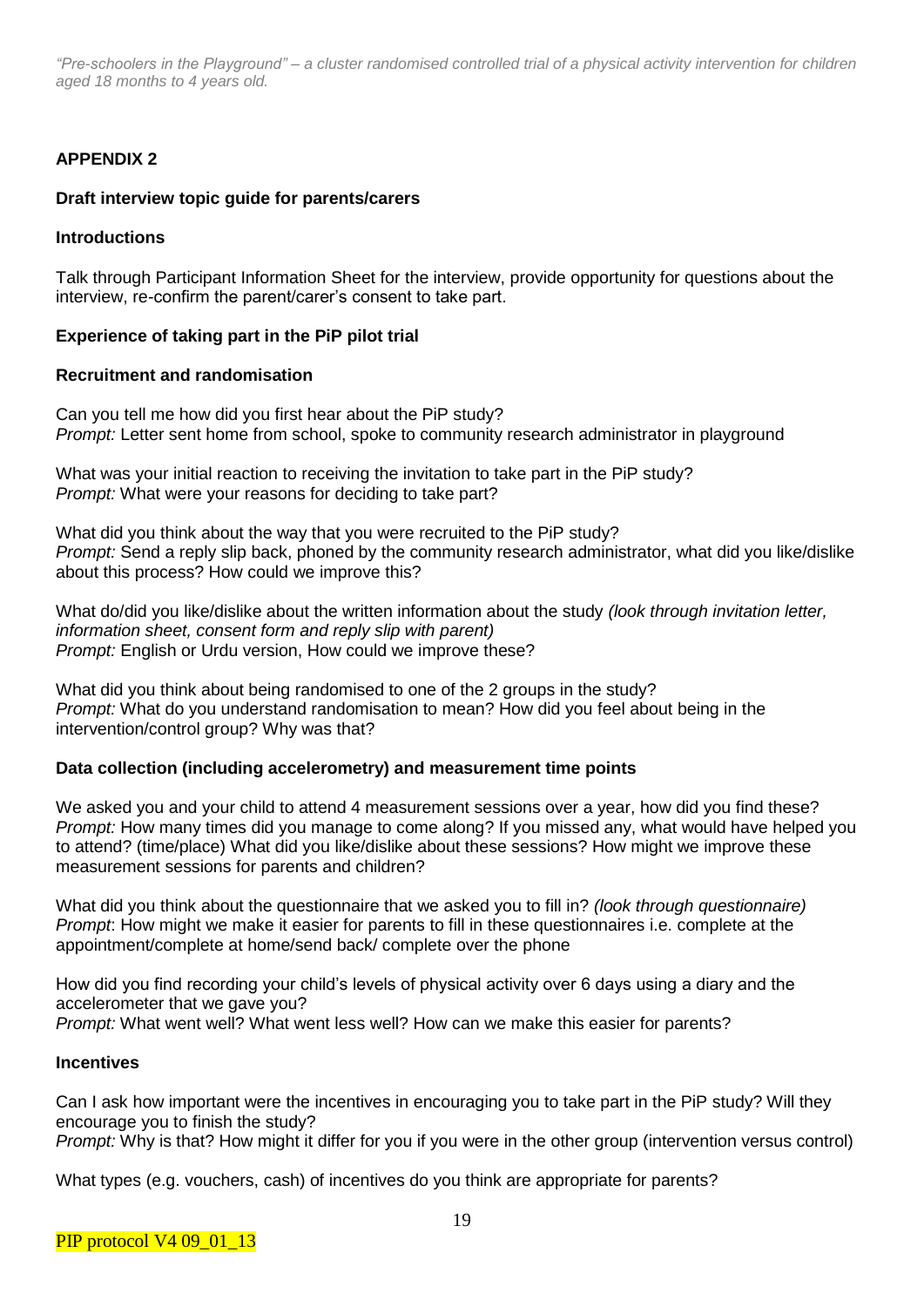What level (£) of incentives do you think are appropriate for parents?

# **Experience of taking part in playground intervention (intervention group only)**

What did you think of the PiP playground sessions? *Prompt:* What did you like about them? What did you dislike? What did your child do in the sessions? What were the benefits to your child? How can we improve the sessions?

How did the sessions change over time? *Prompt:* Parental involvement worker led sessions in term 1, no formal supervision in term 2. Which approach did you prefer? Why is that?

Approximately how many sessions a week did your child attend? *Prompts:* Were these before or after school? If you didn't manage to attend what would have helped you to do so?

How might we encourage more parents and children to come along to the sessions?

#### **End interview**

Finally, is there anything else you want to tell us about the PiP Study?

#### **Thank participant and let them know that they will receive a summary of the findings of the PiP study in due course.**

#### **APPENDIX 3**

#### **Draft interview topic guide for parent involvement workers**

#### **Introductions**

Talk through Participant Information Sheet for the interview, provide opportunity for questions about the interview, re-confirm the parent involvement worker's consent to take part.

#### **Experience of leading the PiP playground sessions**

What has been your experience of leading the PiP playground session? *Prompt:* How have you found doing it? Have you had sufficient training and support? How can we improve this?

Can you tell me what a typical 30 minutes PiP playground session looked like? *Prompt:* Roughly how many children and parents were there? How did you go about organising the sessions? What types of activities did you include? What worked well / less well?

How about the 5 minute structured parent and child play sessions, what did they include? *Prompt:* How did they go? How did you modify the activities for different children? What worked well / less well?

What type of equipment was available for the sessions? *Prompt:* Did the parents and children use it? What other equipment would you suggest we make available?

How did you go about working with the parents encourage their children and to find other opportunities for activity for their child?

*Prompt:* How did that go? What worked well / less well?

How did you use the PiP leaflets with parents?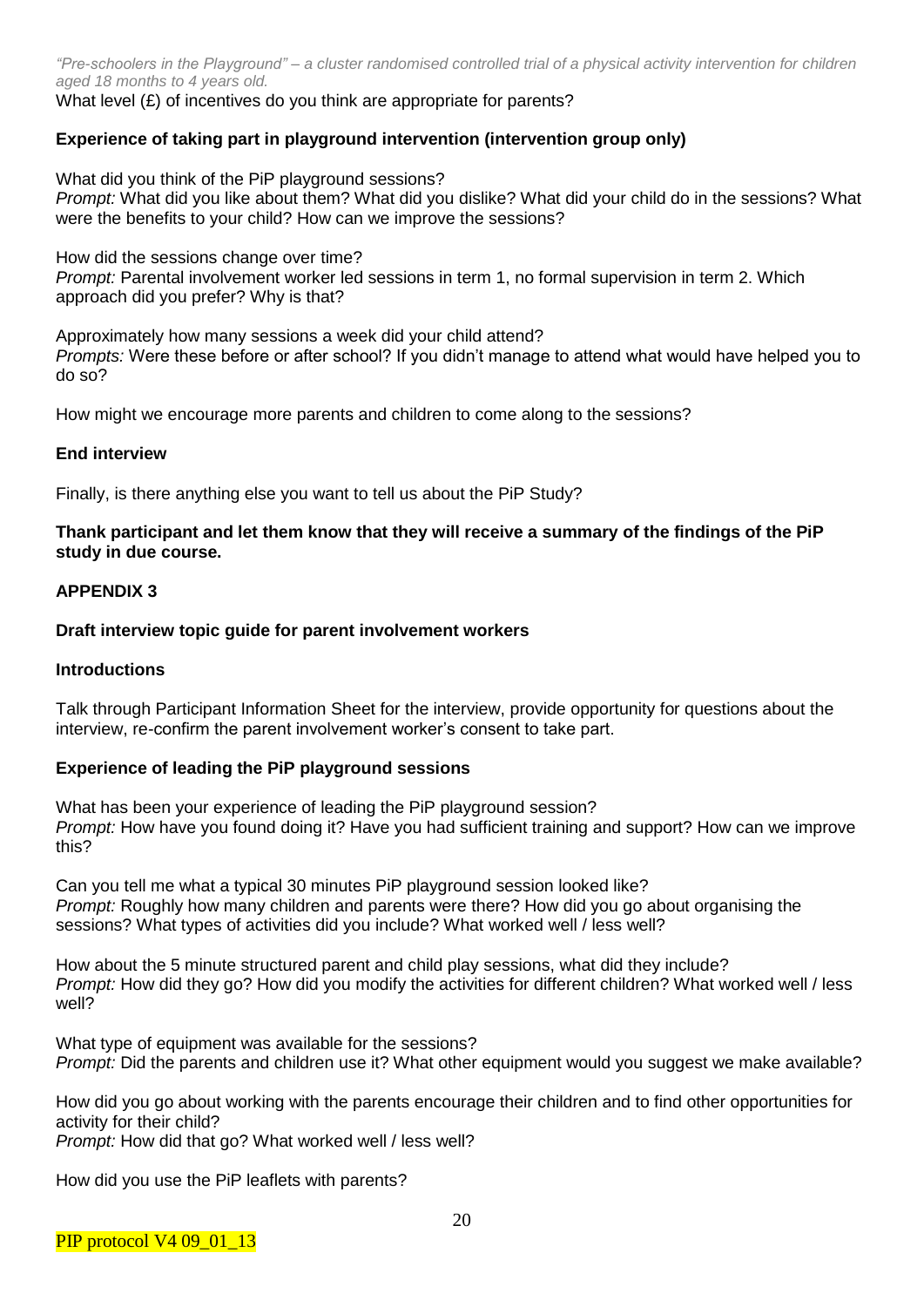*Prompt:* How did that go? What worked well / less well?

How do you think we could improve the PiP playground sessions?

#### **End interview**

Finally, is there anything else you want to tell us about the PiP playground sessions or the wider research study?

**Thank participant and let them know that they will receive a summary of the findings of the PiP study in due course.**

#### **APPENDIX 4 Draft interview topic guide for head teachers (telephone interview)**

#### **Introductions**

Talk through Participant Information Sheet for the interview, provide opportunity for questions about the interview, re-confirm the head teacher's consent to take part.

#### **Experience of the playground intervention**

Can you tell me what has been your experience of hosting the PiP playground sessions in your school? *Prompt:* From the perspective of the school, how has it gone? What has gone well / less well?

Have the sessions impacted on the school day? How? *Prompt:* What changes (if any) would you recommend we made?

In the first term, the playground sessions were led by a parent involvement worker, after that the sessions were not formally supervised, did that make any difference to the school? *Prompt:* How? Which did you prefer? Why is that?

Do you have any advice for us about encouraging other schools to take part? *Prompt:* What are your thoughts on the benefits to schools of hosting the PiP playground sessions? What about the disadvantages? What types (e.g. vouchers, cash) of incentives do you think are appropriate for schools? What level  $(E)$  of incentives do you think are appropriate?

#### **End interview**

Finally, is there anything else you want to tell us about the PiP playground sessions or the wider research study?

#### **Thank participant and let them know that they will receive a summary of the findings of the PiP study in due course.**